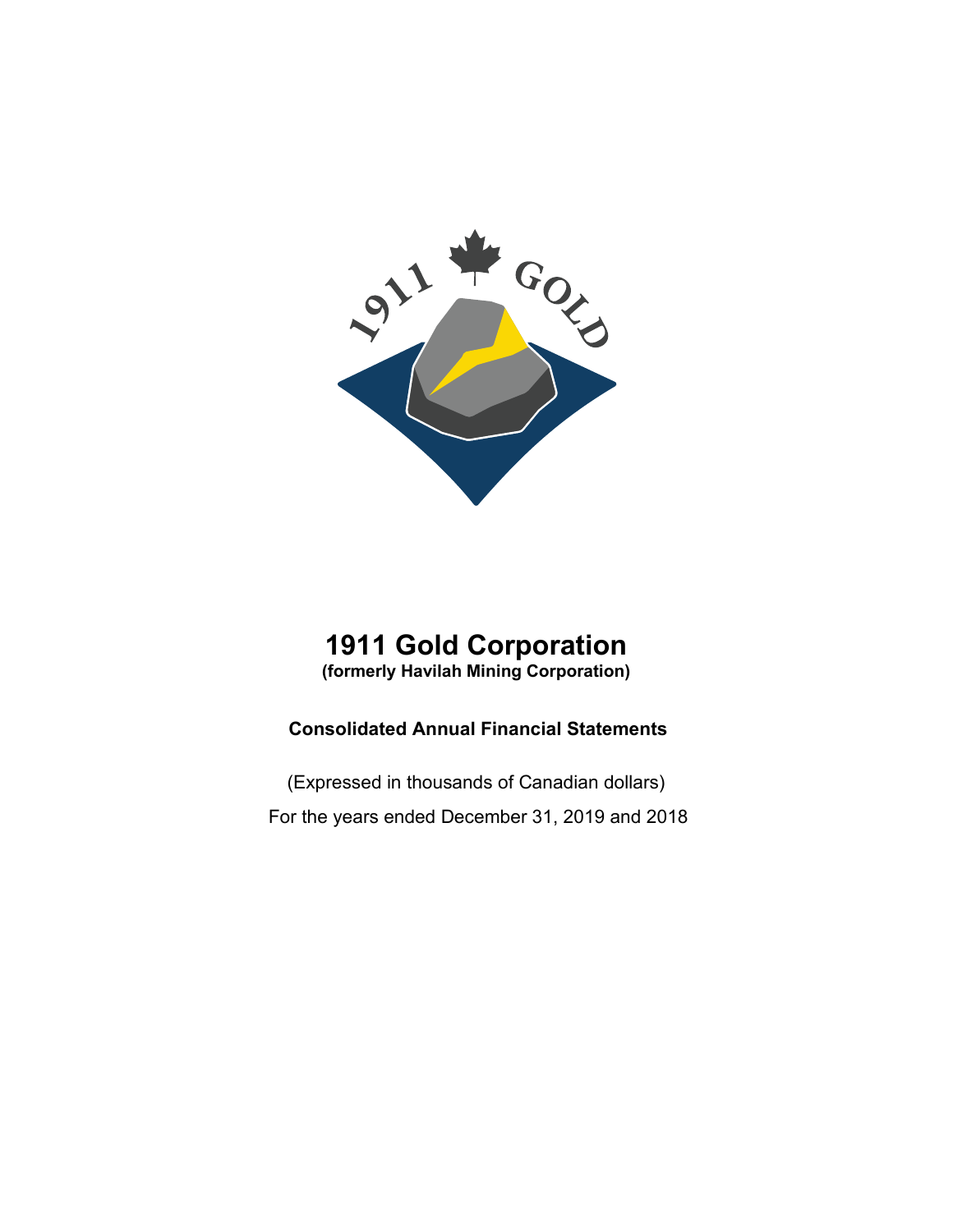# **AUDIT REPORT**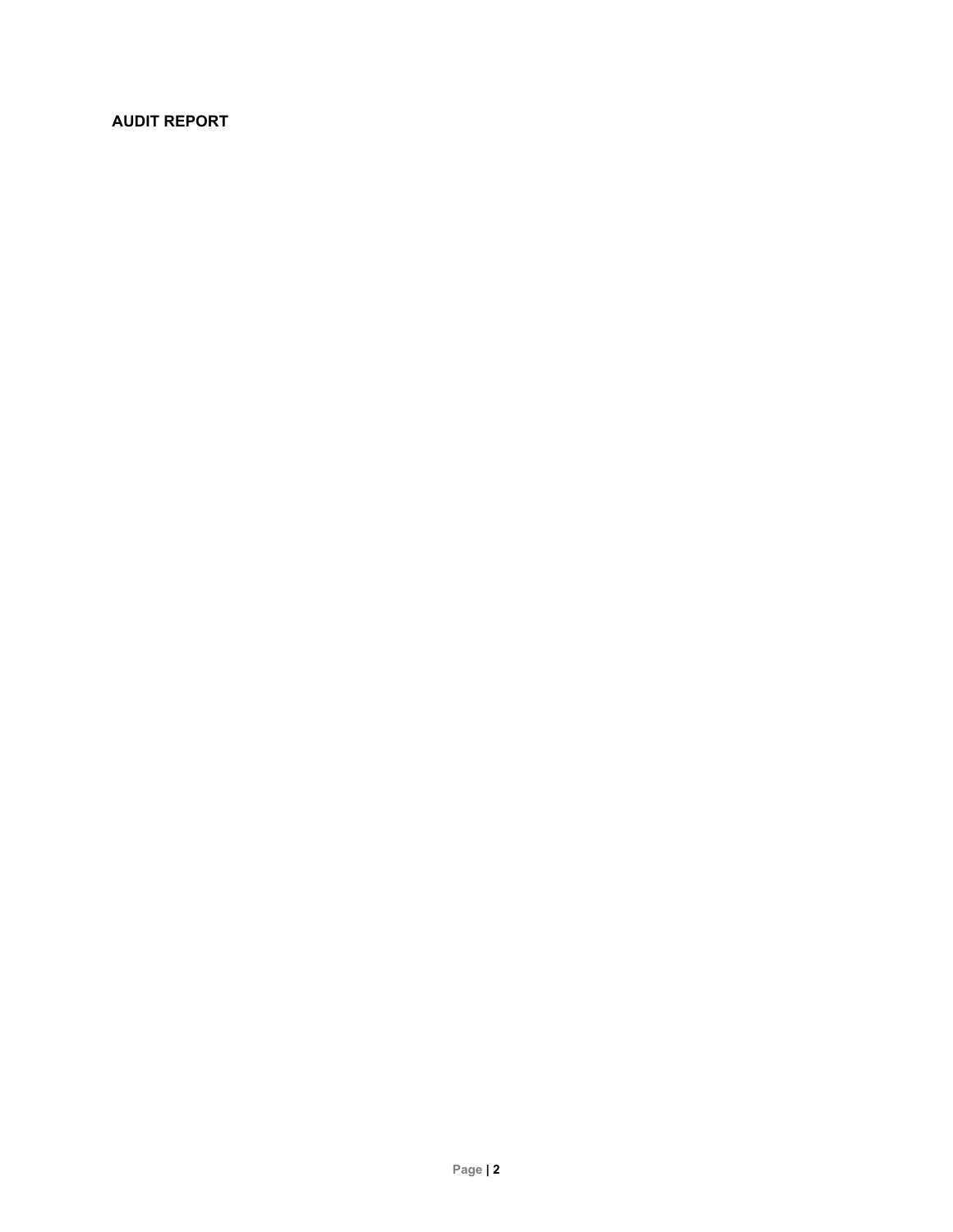# **1911 Gold Corporation (formerly Havilah Mining Corporation) Consolidated Statements of Financial Position**

*(Expressed in thousands of Canadian dollars)*

|                                              | <b>Note</b>    | December 31<br>2019 | December 31<br>2018 |
|----------------------------------------------|----------------|---------------------|---------------------|
|                                              |                | \$                  | \$                  |
| <b>Assets</b>                                |                |                     |                     |
| <b>Current</b>                               |                |                     |                     |
| Cash and cash equivalents                    |                | 9,630               | 5,971               |
| Short-term investments                       | 5              |                     | 3,000               |
| Inventories                                  | 6              | 1,362               | 3,050               |
| Prepaid expenses and other                   |                | 486                 | 651                 |
|                                              |                |                     |                     |
| <b>Non-current</b>                           |                | 11,478              | 12,672              |
| Mineral properties, plant and equipment, net | $\overline{7}$ | 36,903              | 39,612              |
|                                              |                |                     |                     |
| <b>Total assets</b>                          |                | 48,381              | 52,284              |
|                                              |                |                     |                     |
| <b>Liabilities</b>                           |                |                     |                     |
| <b>Current</b>                               |                |                     |                     |
| Accounts payable and accrued liabilities     | 8              | 1,069               | 1,034               |
| Accrued compensation and benefits            |                | 384                 | 448                 |
| Flow-through share premium liability         | 10             | 739                 | 12 <sup>°</sup>     |
|                                              |                |                     |                     |
|                                              |                | 2,192               | 1,494               |
| Non-current                                  |                |                     |                     |
| <b>Reclamation obligations</b>               | 11             | 2,630               | 2,462               |
|                                              |                |                     |                     |
| <b>Total liabilities</b>                     |                | 4,822               | 3,956               |
| Shareholders' equity                         |                |                     |                     |
| Share capital                                | 12             | 21,749              | 18,915              |
| Share-based payment reserve                  | 12             | 567                 | 335                 |
| <b>Contributed surplus</b>                   |                | 130,106             | 130,106             |
| <b>Deficit</b>                               |                | (108, 863)          | (101,028)           |
|                                              |                |                     |                     |
|                                              |                | 43,559              | 48,328              |
| Total liabilities and shareholders' equity   |                | 48,381              | 52,284              |

Nature of operations– Note 1 Commitments and Contingencies – Note 17 Subsequent Event – Note 18

On behalf of the Board:

/s/ Blair Schultz /s/ James Haggarty Chairman Director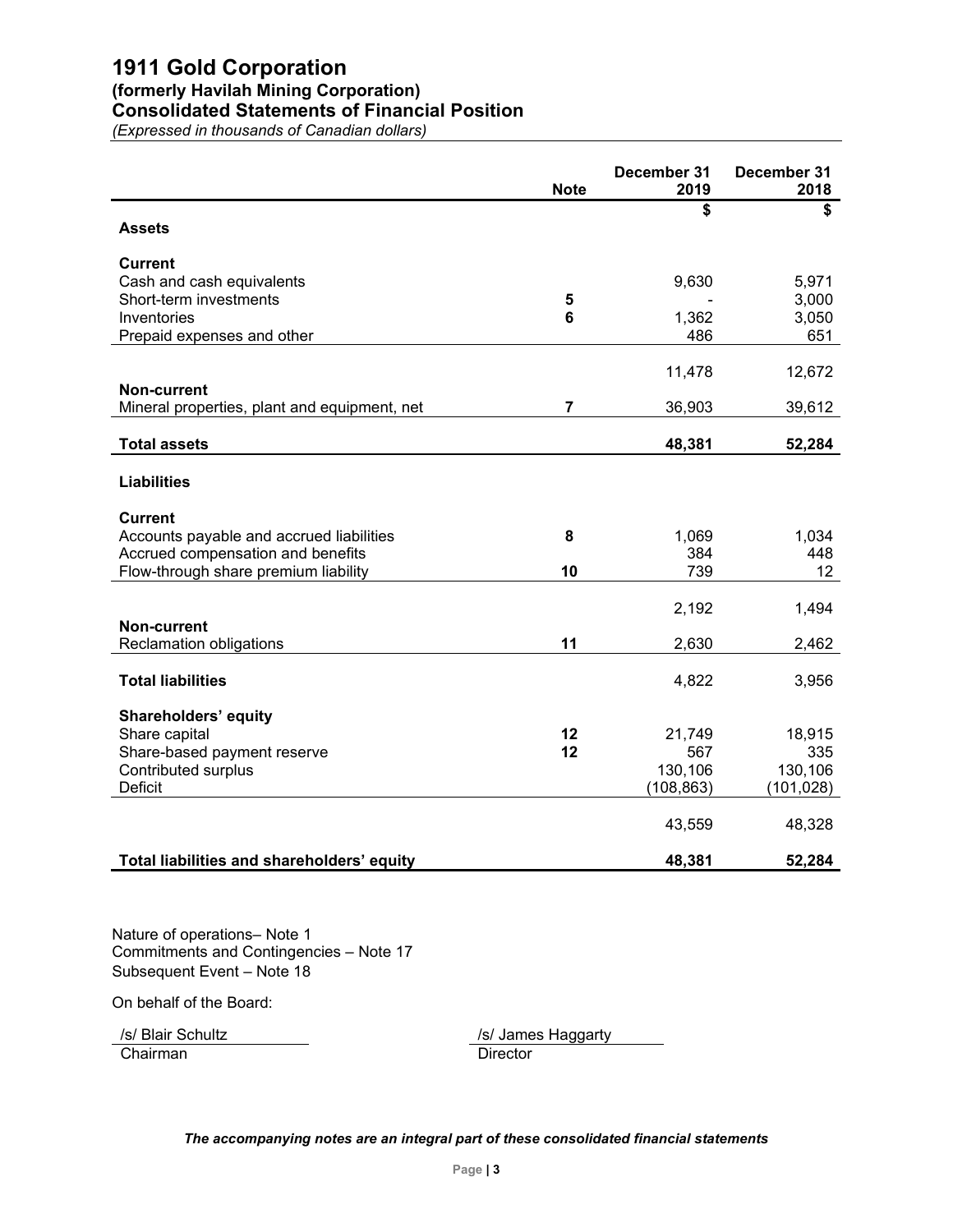# **(formerly Havilah Mining Corporation) Consolidated Statements of Loss and Comprehensive Loss For the years ended December 31, 2019 and 2018**

*(Expressed in thousands of Canadian dollars)*

| <b>Note</b>    | 2019    | 2018                                       |
|----------------|---------|--------------------------------------------|
|                | \$      | \$                                         |
|                | 12,280  | 17,993                                     |
|                |         |                                            |
|                | 13,014  | 24,500                                     |
|                |         | 4,855                                      |
|                |         | 4,025                                      |
|                | (4,530) | (15, 387)                                  |
|                |         |                                            |
|                | 1,719   | 1,426                                      |
|                | 2,322   | 526                                        |
|                |         | (17, 339)                                  |
|                |         |                                            |
| 9              |         | (4,368)                                    |
| 10             | 732     | 39                                         |
|                | (3)     | (1,057)                                    |
|                | 156     |                                            |
|                | (195)   | (221)                                      |
|                | (168)   | (156)                                      |
|                | 214     | (339)                                      |
| $\overline{7}$ |         | (9,674)                                    |
|                |         |                                            |
|                |         | (33, 108)                                  |
|                |         |                                            |
|                | (0.22)  | (1.19)                                     |
|                |         |                                            |
|                |         | 27,795,432                                 |
|                |         | 3,796<br>(8,571)<br>(7, 835)<br>36,247,978 |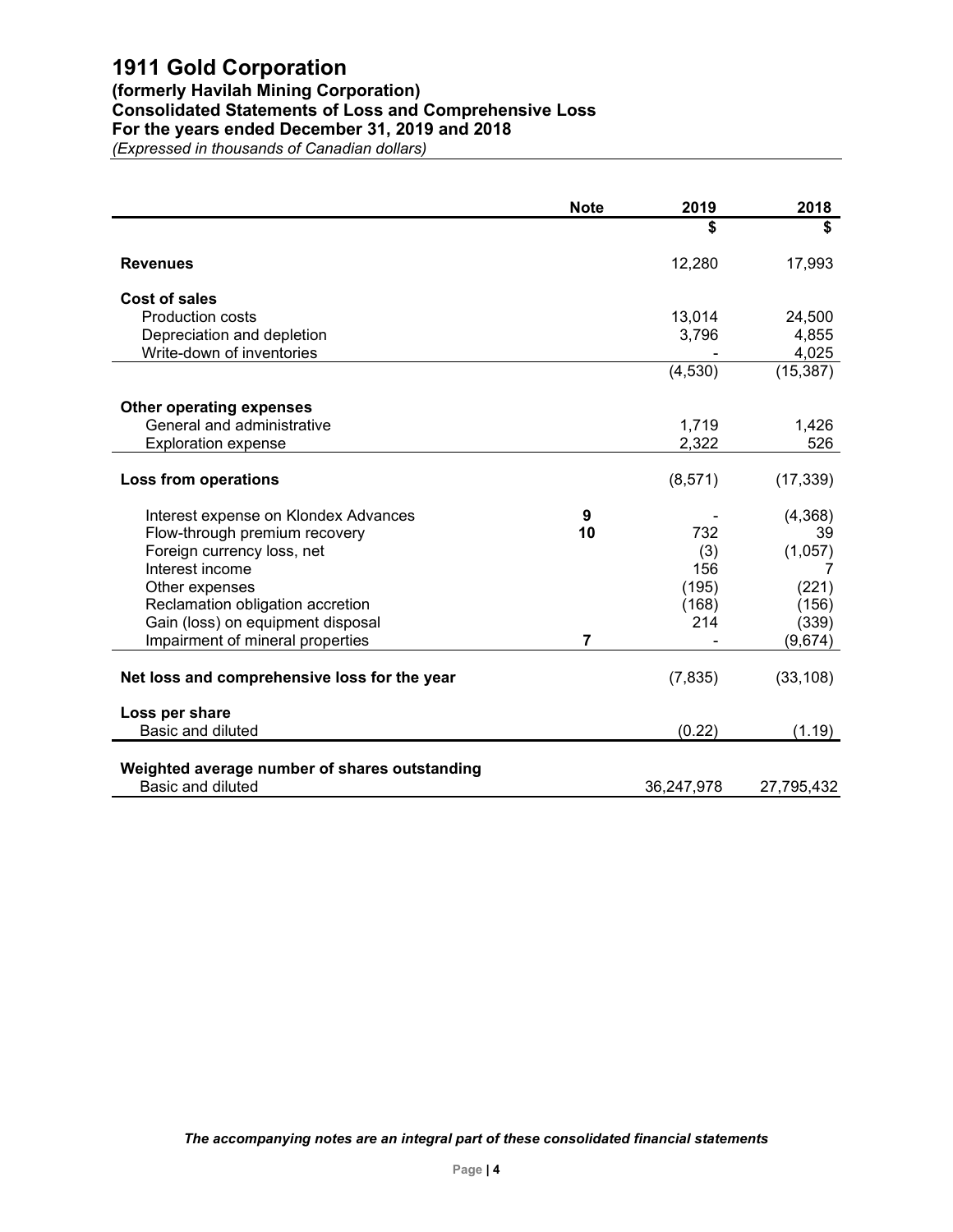# **(formerly Havilah Mining Corporation)**

**Consolidated Statements of Cash Flows**

# **For the years ended December 31, 2019 and 2018**

*(Expressed in thousands of Canadian dollars)*

|                                                              | <b>Note</b>    | 2019     | 2018         |
|--------------------------------------------------------------|----------------|----------|--------------|
| Cash (used in) provided by:                                  |                | \$       | \$           |
| <b>Operating activities</b>                                  |                |          |              |
| Net loss and comprehensive loss for the year                 |                | (7, 835) | (33, 108)    |
| Depreciation and depletion                                   |                | 3,389    | 4,911        |
| Write-down of production inventories, non-cash portion       |                |          | 372          |
| Foreign currency loss, net<br>Share-based payments           |                | 3<br>304 | 1,057<br>335 |
| (Gain) loss on disposal of equipment                         |                | (214)    | 339          |
| Gain on issuance of shares for services and debt             |                | (17)     |              |
| Shares issued for Rice Lake Belt claims                      | 12             | 49       |              |
| Flow-through premium recovery                                | 10             | (732)    | (39)         |
| Accretion on reclamation obligation                          |                | 168      | 156          |
| Interest on advances from Klondex Mines Ltd. ("Klondex")     | 9              |          | 4,521        |
| Allocation of administration costs from Klondex              |                |          | 240          |
| Impairment on mineral properties, plant and equipment        | $\overline{7}$ |          | 9,674        |
| Changes in non-cash working capital items                    |                |          |              |
| Inventories                                                  |                | 1,688    | 8,690        |
| Prepaid expenses and other                                   |                | 165      | 1,572        |
| Accounts payable                                             |                | 165      | (8, 597)     |
| Accrued compensation and benefits                            |                | (64)     | (373)        |
|                                                              |                | (2,931)  | (10, 250)    |
| <b>Investing activities</b>                                  |                |          |              |
| Expenditures on mineral property, plant and equipment        |                | (694)    | (609)        |
| Proceeds on disposal of equipment                            |                | 230      | 239          |
| Short-term investments                                       |                | 3,000    | (3,000)      |
| Change in accounts payable related to expenditures on        |                |          |              |
| mineral properties, plant and equipment                      |                | (76)     |              |
|                                                              |                | 2,460    | (3,370)      |
| <b>Financing activities</b>                                  |                |          |              |
| Proceeds from private placement, net of share issuance costs |                | 4,130    | 10,203       |
| Funding and expenses paid by Klondex                         | 9              |          | 3,705        |
|                                                              |                | 4,130    | 13,908       |
| Increase in cash                                             |                | 3,659    | 288          |
| Cash and cash equivalents - beginning of year                |                | 5,971    | 5,683        |
| Cash and cash equivalents - end of year                      |                | 9,630    | 5,971        |
| <b>Components of cash:</b>                                   |                |          |              |
| Cash                                                         |                | 9,630    | 2,971        |
| <b>Cash equivalents</b>                                      |                |          | 3,000        |

Supplemental cash flow information – Note 16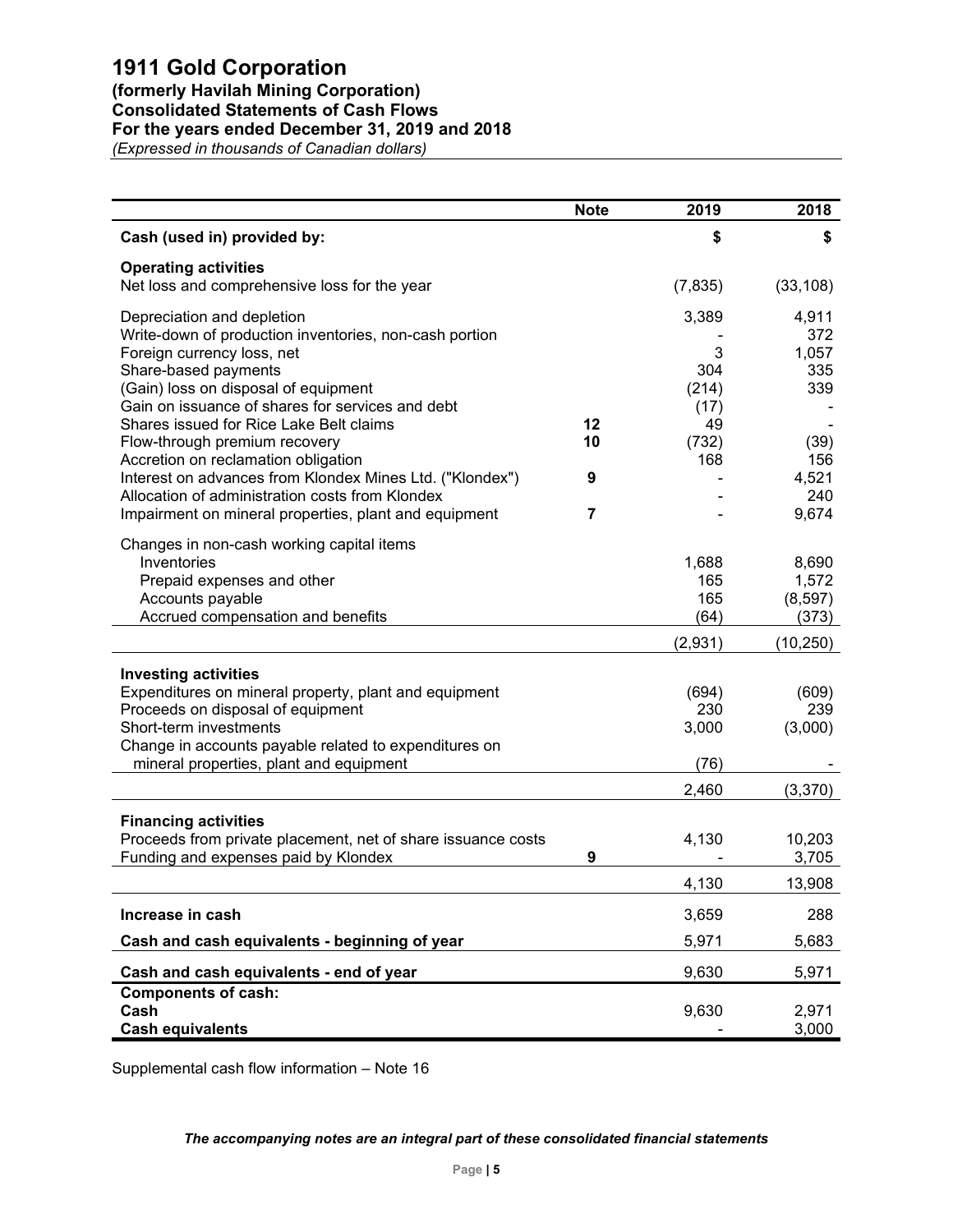# **1911 Gold Corporation (formerly Havilah Mining Corporation)**

**Consolidated Statements of Changes in Equity**

*(Expressed in thousands of Canadian dollars)*

|                                                                                                | <b>Note</b> | Number of<br>common<br>shares | <b>Share</b><br>capital | Share-based<br>payment<br>reserve | <b>Other</b><br>capital<br>reserves | Contributed<br><b>Surplus</b> | <b>Deficit</b> | <b>Total</b> |
|------------------------------------------------------------------------------------------------|-------------|-------------------------------|-------------------------|-----------------------------------|-------------------------------------|-------------------------------|----------------|--------------|
|                                                                                                |             |                               | \$                      | \$                                | \$                                  | \$                            | \$             | \$           |
| Balance, December 31, 2017                                                                     |             |                               |                         |                                   | 129,346                             |                               | (67, 920)      | 61,426       |
| Funding and expenses paid by Klondex<br>Shares issued pursuant to Klondex                      |             |                               |                         |                                   | 9,523                               |                               |                | 9,523        |
| Arrangement Agreement<br>Adjustment to Shares issued in<br>connection with Klondex Arrangement | 2,12        | 22,755,979                    | 8,763                   |                                   | (8, 763)                            |                               |                |              |
| Agreement                                                                                      | 2           |                               |                         |                                   | (130, 106)                          | 130,106                       |                |              |
| Shares Issued by private placement                                                             | 12          | 3,539,332                     | 9,243                   |                                   |                                     |                               |                | 9,243        |
| Shares Issued by private placement                                                             | 12          | 2,380,000                     | 960                     |                                   |                                     |                               |                | 960          |
| Flow-through share premium                                                                     | 10          |                               | (51)                    |                                   |                                     |                               |                | (51)         |
| Share based payments                                                                           |             |                               |                         | 335                               |                                     |                               |                | 335          |
| Loss for the year                                                                              |             |                               |                         |                                   |                                     |                               | (33, 108)      | (33, 108)    |
| Balance, December 31, 2018                                                                     |             | 28,675,311                    | 18,915                  | 335                               | -                                   | 130,106                       | (101, 028)     | 48,328       |
| Shares Issued by private placement                                                             | 12          | 385,000                       | 110                     |                                   |                                     |                               |                | 110          |
| Shares Issued by private placement                                                             | 12          | 8,333,333                     | 4,000                   |                                   |                                     |                               |                | 4,000        |
| Shares Issued by private placement                                                             | 12          | 66,667                        | 20                      |                                   |                                     |                               |                | 20           |
| Flow-through share premium                                                                     | 10          |                               | (1, 459)                |                                   |                                     |                               |                | (1, 459)     |
| Shares issued for debt                                                                         | 12          | 100,000                       | 27                      |                                   |                                     |                               |                | 27           |
| Shares issued for services                                                                     | 12          | 52,083                        | 15                      |                                   |                                     |                               |                | 15           |
| Acquisition of Rice Lake Belt claims                                                           | 12          | 150,000                       | 49                      |                                   |                                     |                               |                | 49           |
| <b>Exercise of RSUs</b>                                                                        | 12          | 213,335                       | 72                      | (72)                              |                                     |                               |                |              |
| Share based payments                                                                           |             |                               |                         | 304                               |                                     |                               |                | 304          |
| Loss for the year                                                                              |             |                               |                         |                                   |                                     |                               | (7, 835)       | (7, 835)     |
| Balance, December 31, 2019                                                                     |             | 37,975,729                    | 21,749                  | 567                               | -                                   | 130,106                       | (108, 863)     | 43,559       |

*The accompanying notes are an integral part of these consolidated financial statements*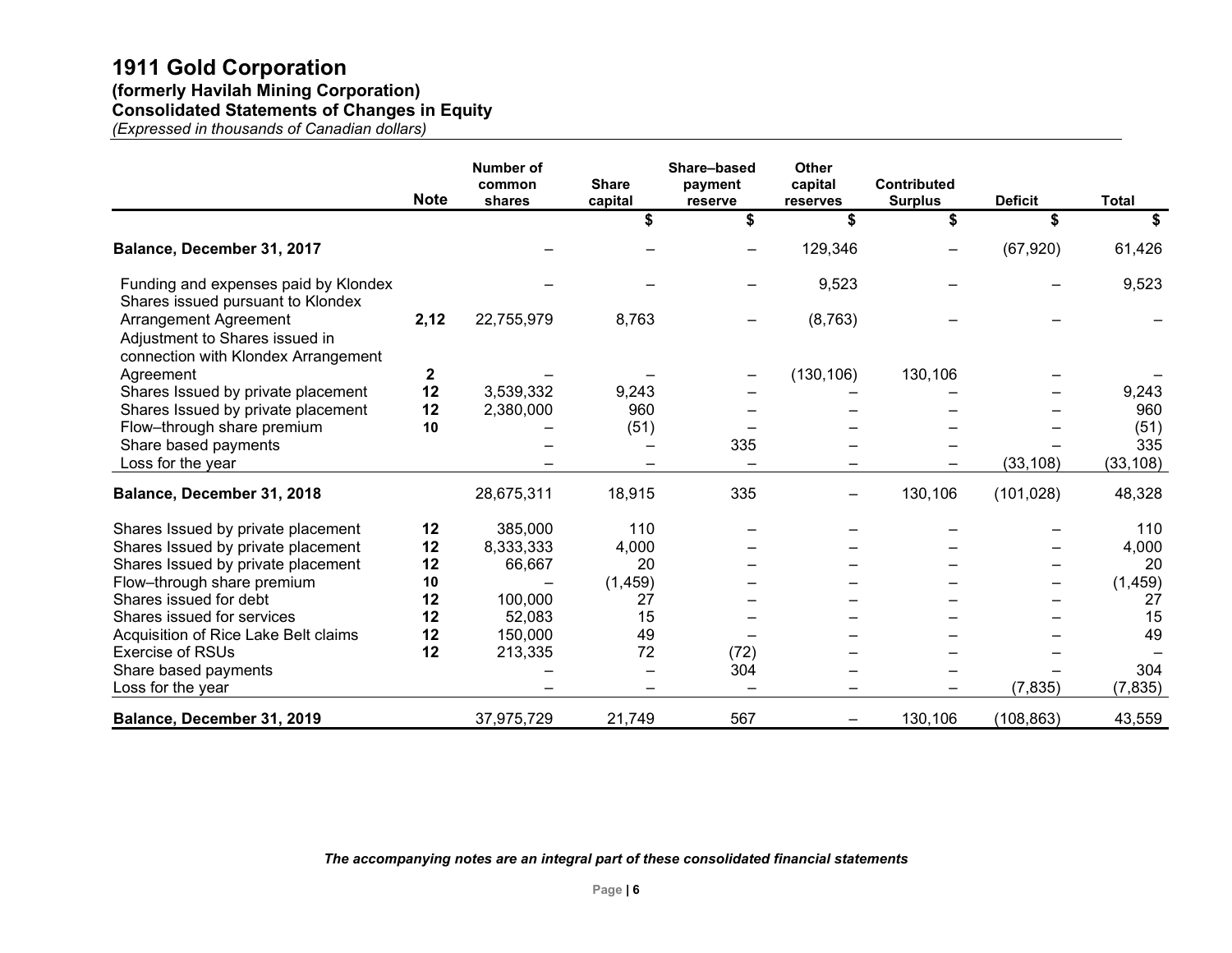## **1. Nature of operations**

1911 Gold Corporation ("1911 Gold" or the "Company") is engaged in the acquisition, exploration, development and extraction of precious metals. The Company owns and operates the Rice Lake property which holds the True North gold mine and mill ("True North"), as well as the Ogama-Rockland properties ("Ogama"), both located in Manitoba, Canada. The Company was incorporated under the British Columbia Business Corporations Act on May 3, 2018 and is a corporation listed publicly on the TSX Venture Exchange ("TSX-V"). On June 18, 2019, the Company changed its name to 1911 Gold Corporation and is now trading on the TSX-V trading under the new stock symbol "AUMB".

1911 Gold's registered office is located at 666 Burrard Street, 25th Floor, Vancouver, British Columbia, V6C 2X8.

#### **2. Basis of presentation**

On March 16, 2018, Klondex Mines Ltd. ("Klondex") entered into an arrangement agreement (the "Arrangement Agreement") with Hecla Mining Company ("Hecla") and 1156291 B.C. Unlimited Liability Company, a wholly-owned subsidiary of Hecla. Under the terms of the Arrangement Agreement, Hecla acquired all the outstanding common shares of Klondex, and Klondex shareholders received consideration consisting of cash, shares of Hecla common stock, or a combination of cash and Hecla common stock, plus shares of a new company, 1911 Gold Corporation (formerly Havilah Mining Corporation), formed to hold Klondex's Canadian assets comprised of Klondex Canada Ltd. ("Klondex Canada") and Bison Gold Resources, Inc. ("Bison").

After the Arrangement Agreement was completed on July 20, 2018, 1911 Gold holds Klondex's former Canadian assets, which are comprised of Klondex Canada Ltd., which holds True North and Bison Gold Resources Inc. which holds Ogama, the 10% buy-back rights on the Snow Lake Property, and various early-stage assets located in Manitoba and Ontario, Canada. Klondex placed True North into production in the third quarter of 2016 and operations continued until January 9, 2018, when the True North underground mining operations were placed on care and maintenance.

As the shareholders of Klondex continued to hold their respective interests in 1911 Gold, there was no resultant change in control of 1911 Gold. The Arrangement Agreement has thus been determined to be a capital reorganization (the "Reorganization"), and is excluded from the scope of IFRS 3, Business Combinations. Under the continuity of interest basis of accounting, the assets and liabilities transferred are recorded at their pre-arrangement carrying values. The statements of loss and comprehensive loss for December 31, 2018 include the historical income and expenses related to Klondex Canada and Bison. Up to the date of the Reorganization, amounts advanced by Klondex to 1911 Gold were reflected as other capital reserves in the consolidated statements of changes in equity. The carve-out entity did not operate as a separate legal entity and as such, the financial statements may not be indicative of the financial performance of the carve-out entity on a standalone basis and do not necessarily reflect what its results of operations, financial position and cash flows would have been had the carve-out entity operated as an independent entity during the year ended December 31, 2018.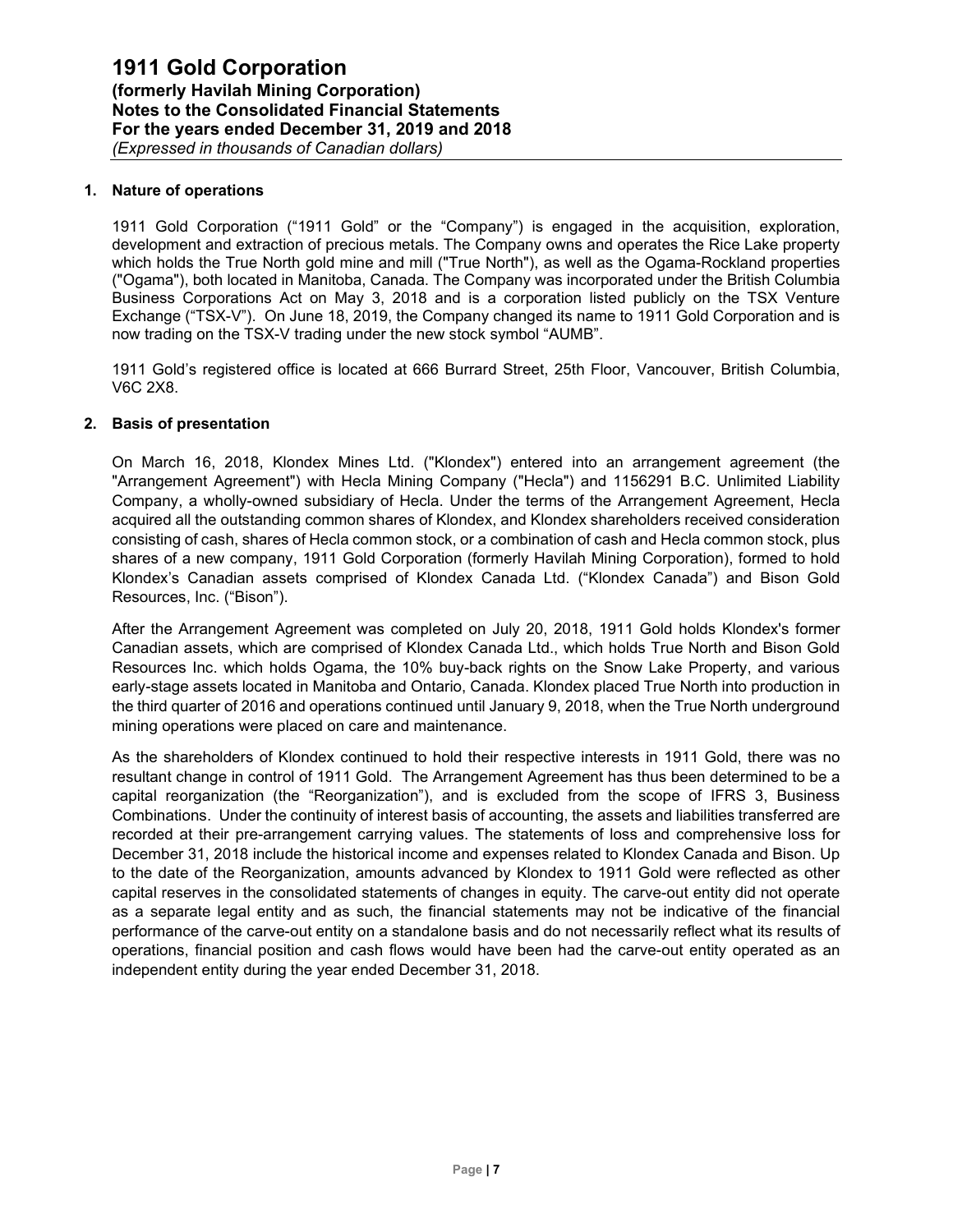# **1911 Gold Corporation**

**(formerly Havilah Mining Corporation) Notes to the Consolidated Financial Statements For the years ended December 31, 2019 and 2018** *(Expressed in thousands of Canadian dollars)*

The carrying value of the net assets received pursuant to the Arrangement Agreement, as at July 20, 2018 are as follows:

| Assets:                                                         |            |
|-----------------------------------------------------------------|------------|
| Cash and cash equivalents                                       | 5          |
| Inventories                                                     | 6,142      |
| Prepaid expenses and other assets                               | 744        |
| Mineral properties, plant and equipment, net                    | 52,171     |
| <b>Total assets</b>                                             | 59,062     |
| Liabilities:                                                    |            |
| Accounts payable                                                | 111        |
| Accrued compensation and benefits                               | 181        |
| <b>Reclamation obligations</b>                                  | 2,384      |
| Carrying value of net assets                                    | 56,386     |
| <b>Accumulated losses</b>                                       | 82,483     |
| Subtotal                                                        | 138,869    |
| Shares issued pursuant to the Arrangement Agreement             | 8,763      |
| Adjustment for shares issued in connection with the Arrangement | (130, 106) |

An adjustment of \$130,106 was made through contributed surplus to reconcile: i) the carrying values of the net assets contributed and recorded under the continuity of interest basis of accounting, to the fair value of the common shares issued upon closing of the Arrangement Agreement; and ii) the allocated accumulated losses which amounted to \$82,483 up to the close of the Arrangement Agreement.

On July 3 2019, the Company amalgamated its 100% owned subsidiary, Bison Gold Resources Inc. into its other 100% owned subsidiary, 1911 Gold Canada Ltd. On December 1, 2019, 1911 Gold Corp. and 1911 Gold Canada Ltd. were then amalgamated.

## **Statement of compliance and functional currency**

These consolidated financial statements have been presented in accordance with International Financial Reporting Standards as issued by the International Accounting Standards Board ("IFRS"), effective for the Company's reporting for the year ended December 31, 2019. These consolidated financial statements were approved by the Board of Directors on April 28, 2020. These consolidated financial statements have been prepared on a historical cost basis.

These consolidated financial statements are presented in Canadian dollars, which is the functional currency of the Company's Canadian entities. The functional currency of the Company's foreign entity is US dollars. The accounts of the subsidiary are prepared for the same reporting period as the parent company, using consistent accounting policies. Inter-company transactions, balances and unrealized gains or losses on transactions are eliminated.

The Company's principal subsidiary is as follows:

| <b>Name</b>   | <b>Place of Incorporation</b> | <b>Ownership Percentage</b> |
|---------------|-------------------------------|-----------------------------|
| 1911 Gold USA | USA                           | 100%                        |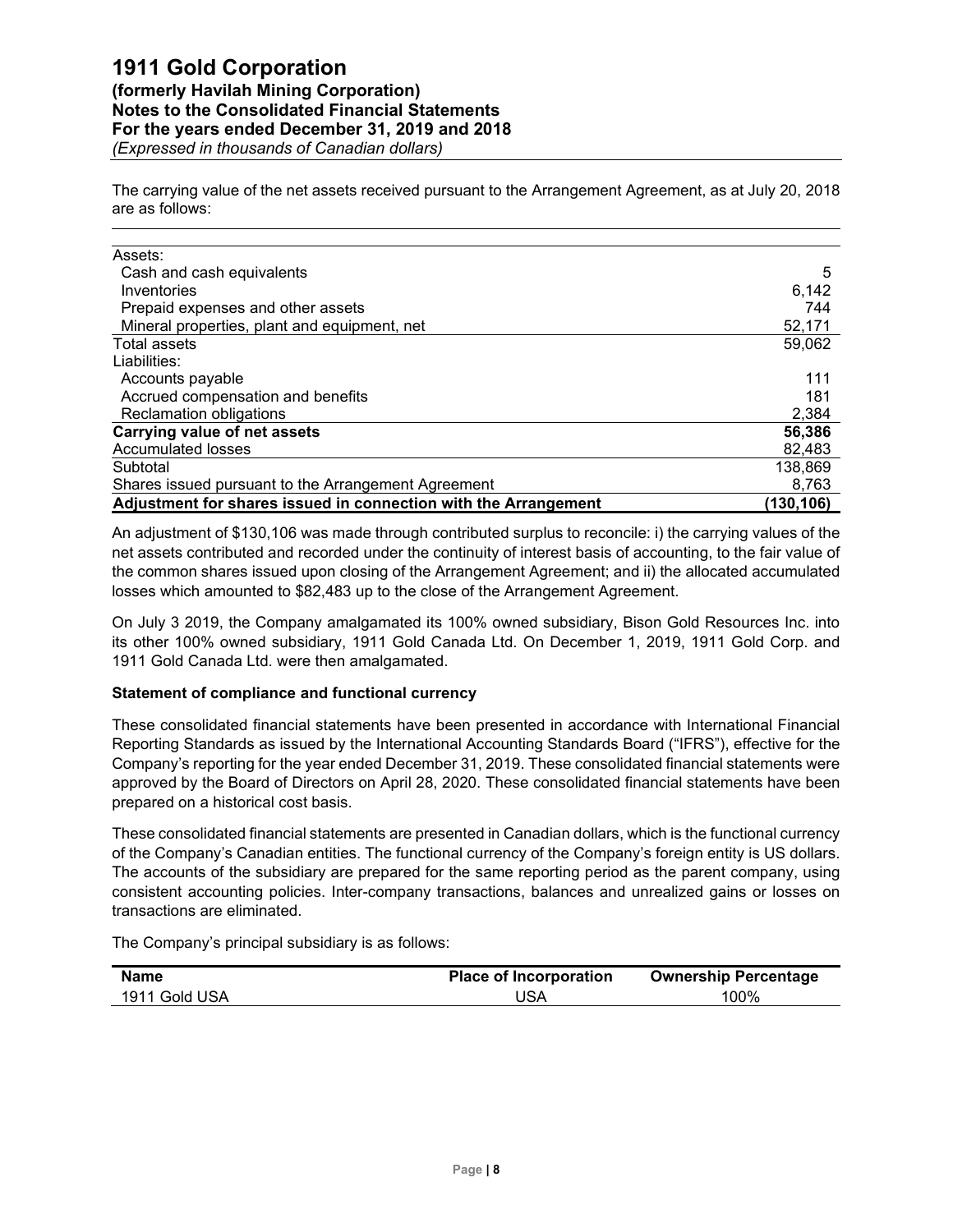## **3. Accounting policies**

These consolidated financial statements have been prepared using the following accounting policies:

#### **Changes in accounting policies - IFRS 16**

The Company adopted all of the requirements of IFRS 16 *Leases* as of January 1, 2019. IFRS 16 replaces IAS 17 *Leases* ("IAS 17"). IFRS 16 provides a single lessee accounting model, requiring lessees to recognize assets and liabilities for all leases unless the lease term is 12 months or less or the underlying asset has a low value. The Company has adopted IFRS 16 using the modified retrospective application method, where the 2018 comparatives are not restated and a cumulative catch up adjustment is recorded on January 1, 2019 for any differences identified, including adjustments to opening retained earnings balance. The Company analyzed its contracts to identify whether they contain a lease arrangement for the application of IFRS 16. No such contracts were identified, and as a result, the adoption of IFRS 16 resulted in no impact to the financial statements.

The following is the Company's new accounting policy for financial instruments under IFRS 16:

#### **Leases**

At inception of a contract, the Company assesses whether the contract is, or contains, a lease. A contract is, or contains, a lease if the contract conveys the right to control the use of an identified asset for a period of time in exchange for consideration.

Leases of right-of-use assets are recognized at the lease commencement date at the present value of the lease payments that are not paid at that date. The lease payments are discounted using the interest rate implicit in the lease, if that rate can be readily determined, and otherwise at the Company's incremental borrowing rate. At the commencement date, a right-of-use asset is measured at cost, which is comprised of the initial amount of the lease liability adjusted for any lease payments made at or before the commencement date, plus any decommissioning and restoration costs, less any lease incentives received.

Each lease payment is allocated between repayment of the lease principal and interest. Interest on the lease liability in each period during the lease term is allocated to produce a constant periodic rate of interest on the remaining balance of the lease liability. Except where the costs are included in the carrying amount of another asset, the Company recognizes in profit or loss (a) the interest on a lease liability and (b) variable lease payments not included in the measurement of a lease liability in the period in which the event or condition that triggers those payments occurs. The Company subsequently measures a right-of-use asset at cost less any accumulated depreciation and any accumulated impairment losses; and adjusted for any remeasurement of the lease liability. Right-of-use assets are depreciated over the shorter of the asset's useful life and the lease term, except where the lease contains a bargain purchase option a right-of-use asset is depreciated over the asset's useful life.

#### **Foreign currency**

The functional currency of 1911 Gold is the Canadian dollar. Gains or losses resulting from measuring foreign currency transactions and balances into an entity's functional currency are recorded to profit or loss.

### **Cash and cash equivalents**

Cash and cash equivalents are unrestricted as to use and consist of deposits and short-term interestbearing accounts with original maturities of 90 days or less.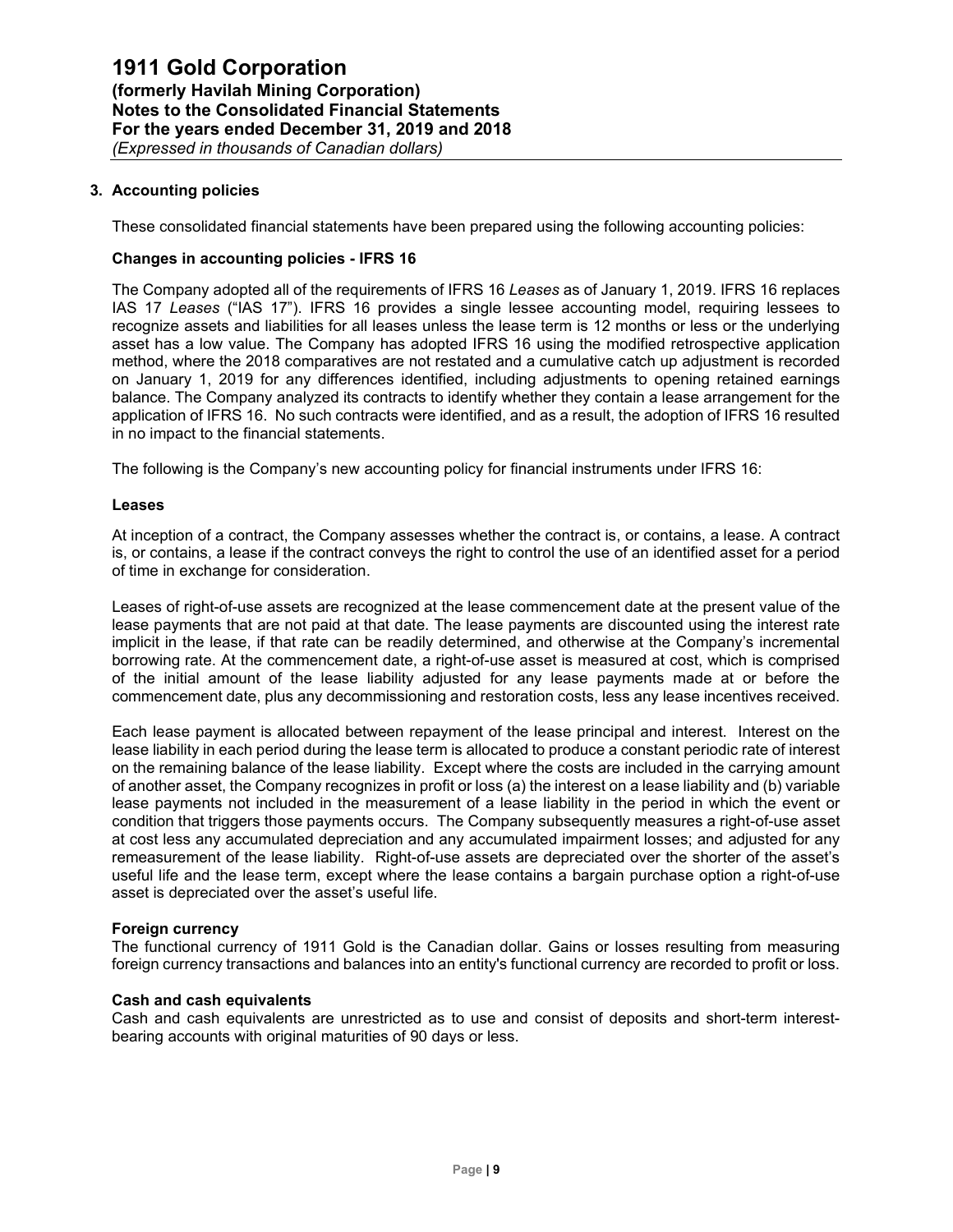#### **Financial Instruments**

#### **a) Classification**

The Company classifies its financial instruments in the following categories: at fair value through profit and loss ("FVTPL"), at fair value through other comprehensive income (loss) ("FVTOCI") or at amortized cost. The Company determines the classification of financial assets at initial recognition. The classification of debt instruments is driven by the Company's business model for managing the financial assets and their contractual cash flow characteristics.

Financial liabilities are measured at amortized cost, unless they are required to be measured at FVTPL (such as instruments held for trading or derivatives) or if the Company has opted to measure them at FVTPL.

The Company's financial instruments consist of cash equivalents, deposits, accounts payable and accrued liabilities. These financial instruments are classified as financial assets and liabilities at amortized cost and are reported at amortized cost.

#### **b) Measurement**

Financial assets and liabilities at amortized cost are initially recognized at fair value plus or minus transaction costs, respectively, and subsequently carried at amortized cost less any impairment.

## **c) Impairment of financial assets at amortized cost**

The Company recognizes a loss allowance for expected credit losses on financial assets that are measured at amortized cost.

#### **d) Derecognition**

#### *Financial assets*

The Company derecognizes financial assets only when the contractual rights to cash flows from the financial assets expire, or when it transfers the financial assets and substantially all of the associated risks and rewards of ownership to another entity. Gains and losses on derecognition are generally recognized in the consolidated statements of net (loss) income.

#### *Financial liabilities*

The Company derecognizes financial liabilities only when its obligations under the financial liabilities are discharged, cancelled or expired. Generally, the difference between the carrying amount of the financial liability derecognized and the consideration paid and payable, including any non-cash assets.

#### **Inventories**

Inventory includes supplies inventory and the following production-related inventories: stockpiles, inprocess, and doré finished goods, all of which are measured and carried at the lower of average cost or net realizable value. For production-related inventories, cost includes all mining, processing, and refining costs incurred during production stages, including allocations for mine site overhead, depreciation and depletion, and ore transport costs. Net realizable value is calculated as the estimated future sales price in the ordinary course of business using period-end metal prices less the estimated costs to convert the production-related inventories into a saleable product (less estimated selling costs).

- *• Supplies inventory* consists of supplies and commodity consumables used in the mining, milling, and refining processes.
- *• Stockpiles* represent ore that has been mined which requires further processing through a mill. Costs are transferred from Stockpiles to In-process at an average cost per unit.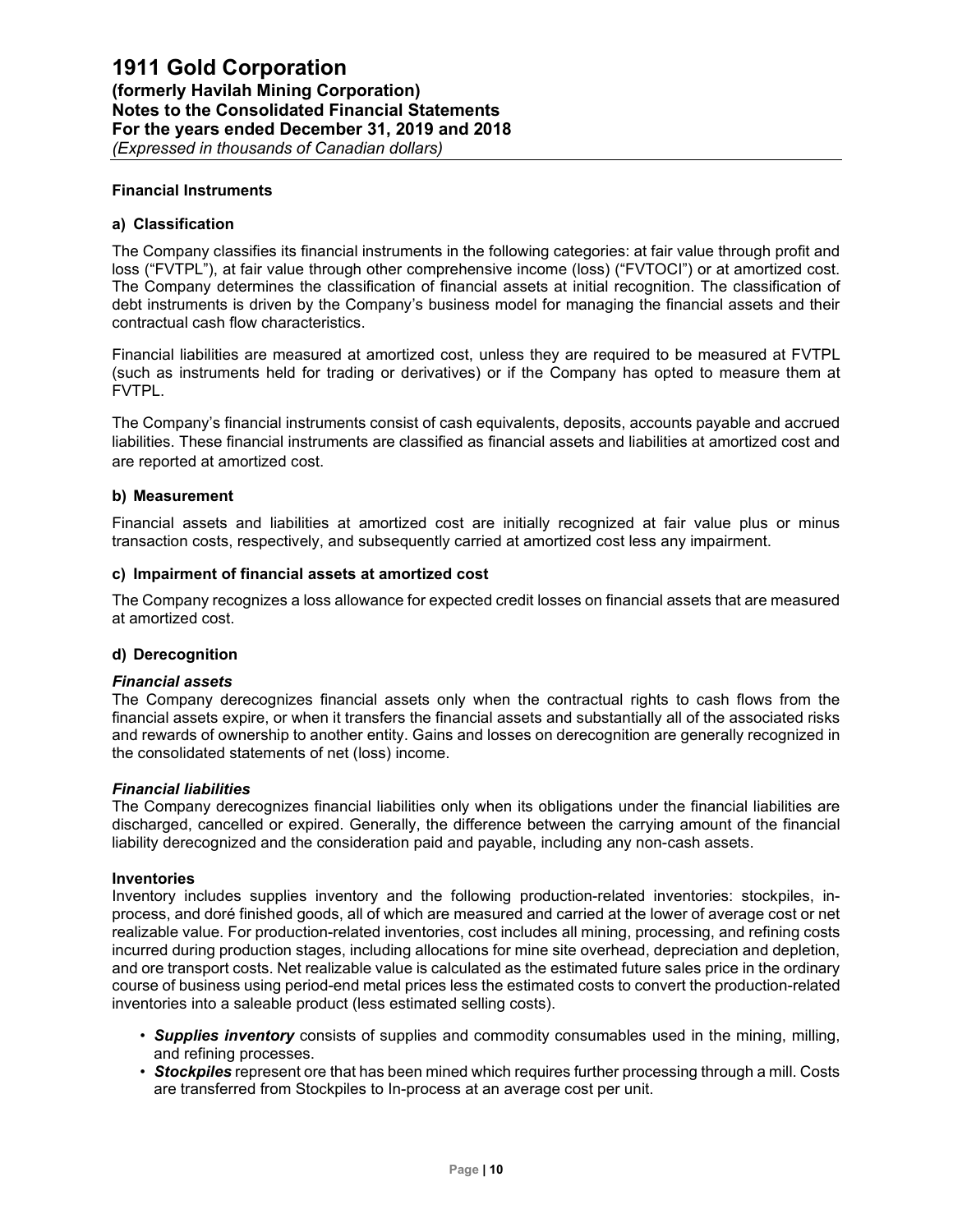- *• In-process inventory* consists of ore being processed through the milling circuit in preparation for refining. Costs are transferred from In-process to Doré finished goods at an average cost per unit.
- *• Doré finished goods inventory* consists of gold bullion held at the refiner as well as Doré bars awaiting shipment to the refiner. Refined bullion meets the required market standards of 99.95% pure gold. Costs are transferred from Doré finished goods to Cost of sales at an average cost per unit as gold is sold to customers.

## **Mineral properties, plant and equipment**

Mineral properties, plant and equipment are carried at cost, less accumulated depletion, depreciation, and accumulated impairment losses (if any). Cost includes the fair value of consideration given to acquire or construct an asset and includes all charges associated with bringing an asset to the location and condition necessary for its intended use. Estimated costs of decommissioning, dismantling, and removing assets are capitalized to the cost of the asset to which they relate.

#### **a) Mineral properties**

Mineral properties consist of the fair value attributable to resources acquired in a business combination or asset acquisition, mine development costs, tailings facilities, and environmental compliance and permitting costs. Mine development costs include costs to build or construct shafts, drifts, and ramps which enable the Company to physically access ore and costs to delineate or expand an existing mineral resource ore bodies, including, costs for drilling, assaying, and engineering work. Additionally, mine development costs include amounts reclassified from capitalized exploration and evaluation costs (as discussed below).

Mineral properties are depleted using the units-of-production method. Depletion is determined each period using a factor of gold ounces mined over the estimated recoverable gold ounces at each mineral property, the totals of which are prospectively adjusted to correspond to changes in such recoverable gold ounces. To the extent capitalized mineral property costs benefit an entire ore body, they are amortized over the estimated recoverable gold ounces of that ore body. Capitalized costs that benefit specific ore veins or areas are amortized over the estimated recoverable gold ounces of that specific ore vein or area.

## **b) Plant and equipment**

Plant and equipment assets are recorded at cost and depreciated over their estimated useful lives. Cost includes the expenditures directly attributable to the acquisition of the asset and the cost of major overhauls of parts of property and equipment, if such part extends the productive capacity or useful economic life of the asset to which it relates. Upon such occurrence, the carrying amount of the replaced part is derecognized as a current period charge. The costs of the day-to-day servicing of property and equipment are recognized in profit or loss as incurred.

Depreciation on property and equipment is calculated using either the straight-line method based on the asset's expected useful life or the units-of-production method at rates sufficient to depreciate such costs over the total estimated recoverable ounces. When components of an item of plant and equipment have different useful lives, they are accounted for as separate items (major components) of property and equipment. Depreciation on assets under construction commences when such assets are substantially complete and placed in service for their intended use. The major categories of plant and equipment are depreciated at the following annual rates:

- Vehicles  $-3 5$  years
- Buildings  $-5 37$  years
- Computer Software and Hardware 3 12 years
- Field Equipment  $-3 8$  years
- $\bullet$  Mill  $-3$  14 years
- Tailings Equipment  $-3 5$  years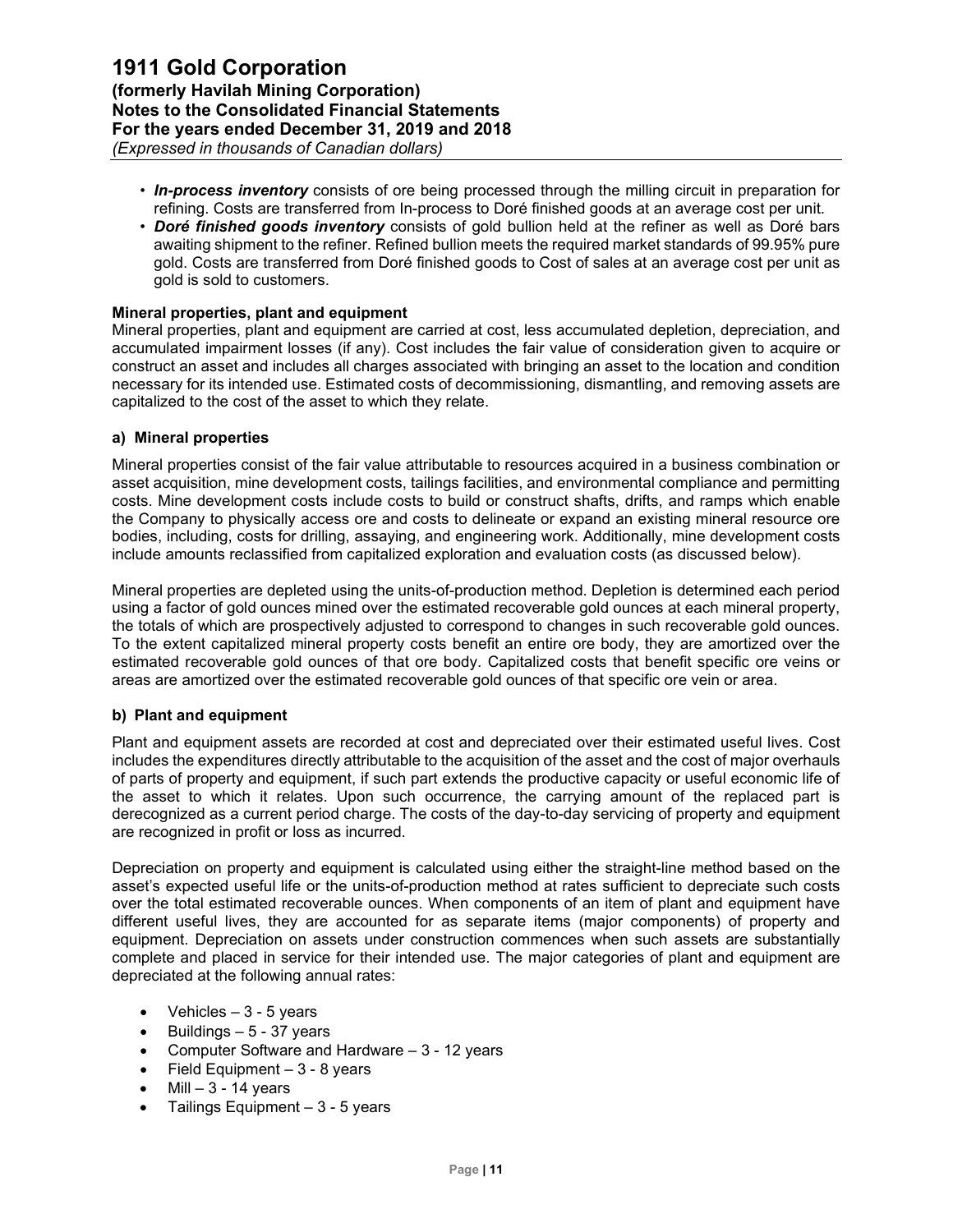### **c) Exploration and evaluation assets**

Exploration and evaluation assets include the capitalized costs of acquiring mineral property rights and licenses. All exploration and evaluation expenditures are expensed until properties are determined to have economically recoverable resources. These direct expenditures include such costs as materials used, surveying costs, geological studies, drilling costs, payments made to contractors and depreciation of plant and equipment during the exploration phase.

Mineral property acquisition costs for each mineral property are carried forward as an asset provided that one of the following conditions is met:

- Such costs are expected to be recouped in full through successful exploration and development of the mineral property or alternatively, by sale; or
- Exploration and evaluation activities in the mineral property have not reached a stage which permits a reasonable assessment of the existence of economically recoverable reserves; however, active and significant operations in relation to the mineral property are continuing or planned for the future.

The carrying values of capitalized amounts are reviewed annually, or when indicators of impairment are present. In the case of undeveloped properties, there may be only inferred resources to allow management to form a basis for the impairment review. The review is based on the Company's intentions for the development of such a property. If a mineral property does not prove viable, all unrecoverable costs associated with the property are charged to the statement of operations and comprehensive loss at the time the determination is made.

Once the technical feasibility and commercial viability of extracting the mineral resource has been determined and the Company has made a decision to proceed with development, the property is considered to be a mine under development and is classified as "mining assets", within PP&E. Exploration and evaluation acquisition costs accumulated are also tested for impairment before they are transferred to development properties.

#### **Impairment of long-lived assets**

At each reporting period end, the Company reviews its long-lived assets, which include capitalized costs for the acquisition of mineral properties, plant and equipment, to determine whether any indications of impairment exist. If any such indication exists, the recoverable amount of the relevant cash generating unit ("CGU") is estimated in order to determine the extent of an impairment, if any. A CGU is the smallest identifiable group of assets that generates cash inflows that are largely independent of the cash inflows from other assets or groups of assets, which for 1911 Gold means its individual mine sites. The recoverable amount is determined as the higher of fair value less direct costs of disposal ("FVLCD") and the asset's value in use (VIU"). FVLCD is the estimated amount that would be obtained from the sale of an asset or CGU in an arm's length transaction between knowledgeable and willing parties, less the costs of disposal. For mineral assets, when a binding sale agreement is not readily available, FVLCD is often estimated using a discounted post-tax cash flow approach. In assessing VIU, the estimated future pre-tax cash flows of an asset or CGU are discounted to their present value. Estimated future cash flows are computed using estimated recoverable gold ounces from period end mineral resources, estimates of future gold selling prices, and estimates of future operating, capital, and decommissioning costs. If the carrying amount of an asset or CGU exceeds its estimated recoverable amount, the carrying amount of such asset or CGU is reduced to its estimated recoverable amount and an impairment loss is recognized. Assets or CGUs that have been impaired are tested for possible reversal of the impairment charge whenever events or changes in circumstances indicate that the impairment may have reversed.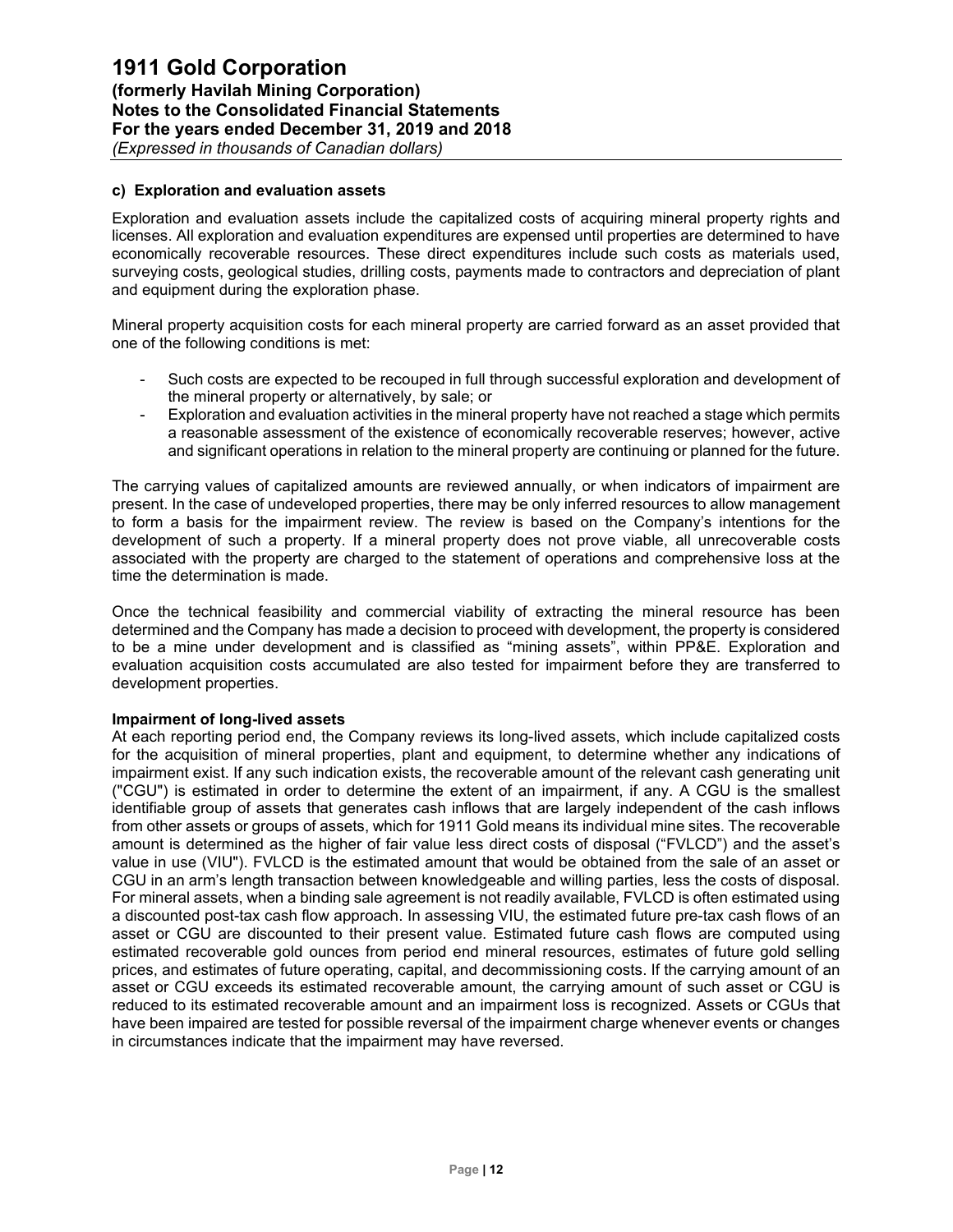## **Reclamation obligations**

The Company records a liability and corresponding asset for the present value of the estimated costs of legal and constructive obligations for site closure and reclamation activities where the liability is probable and a reasonable estimate can be made of the obligation amount. Provisions for closure and reclamation liabilities are estimated using expected cash flows, based on engineering and environmental reports prepared by internal and third-party industry specialists, which are adjusted for estimates of inflation and discounted at a rate specific to the estimated term of the liability which reflects risks specific to such liability. The capitalized amount is included within Mineral properties, plant and equipment, net and amortized on the same basis as the asset to which it relates. The decommissioning provision liability is accreted over time to reflect the unwinding of the discount with the resultant accretion expense included in Finance charges, net. The provision is reviewed at each period end and adjusted for changes in estimates, circumstances, disturbances, and inputs used to compute the underlying liability.

## **Share Capital**

Financial instruments issued by the Company are classified as equity only to the extent that they do not meet the definition of a financial liability or financial asset. The Company's common shares and options are classified as equity instruments. Incremental costs directly attributable to the issue of new shares are shown in equity as a deduction from the proceeds.

Equity financing transactions may involve issuance of common shares or units. A unit comprises a certain number of common shares and a certain number of share purchase warrants. Depending on the terms and conditions of each equity financing agreement, the warrants are exercisable into additional common shares prior to expiry at a price stipulated by the agreement. Warrants that are part of units are assigned value based on the residual value method and included in share capital with the common shares that were concurrently issued. Warrants that are issued as payment for agency fees or other transactions costs are accounted for as share‐based payments.

#### **Share-based compensation**

The Company has a share option plan which is described in note 13(a). Share-based payment arrangements in which the Company receives goods or services as consideration for its own equity instruments are accounted for as equity settled share-based payment transactions. If the fair value of the goods or services received cannot be estimated reliably, the share-based payment transaction is measured at the fair value of the equity instruments granted at the date the Company receives the goods or the services.

Share-based payments to employees and Directors are measured at the grant date fair value of the equity instruments issued and are amortized over their applicable vesting periods. The offset to the recorded cost is to share-based payment reserves. Consideration received on the exercise of stock options is recorded as share capital and the related share-based payment reserve is transferred to share capital.

#### **Flow-through Shares**

The Company will from time to time, issue flow-through common shares to finance a significant portion of its exploration program. Pursuant to the terms of the flow-through share agreements, these shares transfer the tax deductibility of qualifying resource expenditures to investors. On issuance, the Company bifurcates the flow-through share into i) a flow-through share premium, equal to the estimated premium, if any, investors pay for the flow-through feature, which is recognized as a liability, and ii) share capital. In the event that warrants are issued with the flow-through common shares, the Company will not assign any of the premium to those warrants. Upon expenditures being incurred, the Company derecognizes the flowthrough liability and recognizes a deferred tax liability for the amount of tax reduction renounced to the shareholders. The premium is recognised as other income and the related deferred tax is recognized as a tax provision in accordance with the income tax policy.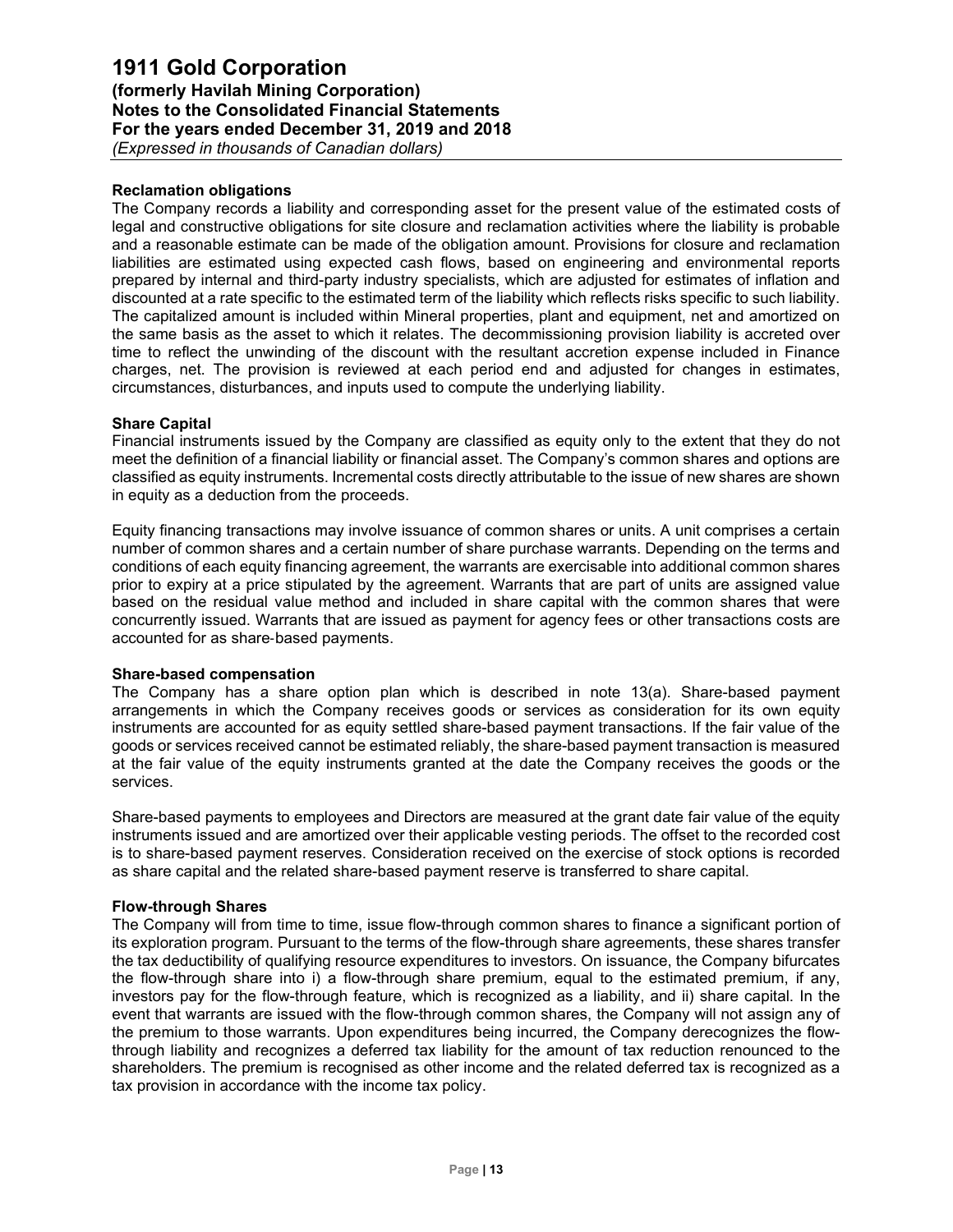Proceeds received from the issuance of flow-through shares are restricted to be used only for Canadian resource property exploration expenditures within a two-year period. The portion of the proceeds received but not yet expended at the end of the Company's reporting year is disclosed separately as flow-through share proceeds in Note 10. The Company may also be subject to a Part XII.6 tax on flow-through proceeds renounced under the Look-back Rule, in accordance with Government of Canada flow-through regulations. When applicable, this tax is accrued as a financial expense until paid

#### **Revenue**

The Company recognizes revenue from contracts with customers for the sale of gold at the point in time when it transfers control over to the customers, which occurs upon delivery. Revenue is measured based on the market metal prices at the time of settlement.

The Company produces doré and derives revenue from the sale of doré. The Company's performance obligations relate primarily to the delivery of these products to customers, with each shipment representing a separate performance obligation. Revenue from the sale of bullion is recognized at the point the customer obtains control of the product. Control is transferred when title has passed to the purchaser, the product is physically delivered to the customer, the customer controls the risks and rewards of ownership and the Company has a present right to payment for the product.

The refiner who receives doré from the Company, refines the material on the Company's behalf and arranges for sale of the refined metal on the London Bullion Market. Control over the refined gold or silver produced from doré is transferred to the customer and revenue recognized upon delivery to the customer's bullion account. Refined metals are sold at spot prices on the London Bullion Market and proceeds are collected within two business days of the completion of the sale transaction.

#### **Income taxes**

The Company uses an asset and liability approach which results in the recognition of deferred tax liabilities and assets for the expected future tax consequences or benefits of temporary differences between the financial reporting basis and the tax basis of assets and liabilities, as well as operating loss carryforwards, using enacted tax rates in effect in the years in which the differences are expected to reverse.

In assessing the realizability of deferred tax assets, management considers whether it is more likely than not that some portion or all of its deferred tax assets will not be realized. Management considers the scheduled reversal of deferred tax liabilities, projected future taxable income and tax planning strategies in making this assessment. A valuation allowance has been provided for the portion of the net deferred tax assets for which it is more likely than not that they will not be realized.

## **Segments**

The Company's reportable segments are comprised of operating units which 1) have revenues, earnings or losses, or assets exceeding 10% of the respective consolidated totals and 2) are regularly reviewed by the Chief Executive Officer to make decisions about resource allocation and performance assessment. The Company's operating segment, the Rice Lake property, is located in Manitoba, Canada.

#### **4. Critical accounting estimates and judgments**

The preparation of consolidated financial statements in conformity with IFRS requires management to make estimates and assumptions about future events that affect the reported amounts of assets and liabilities and disclosure of contingent assets and liabilities at the date of the annual consolidated financial statements and the reported amounts of gain and expenses during the reporting period. Such estimates and assumptions, which by their nature are uncertain, affect the carrying value of assets, impact decisions as to when exploration and evaluation costs should be capitalized or expensed. The Company regularly reviews its estimates and assumptions; however, actual results could differ from these estimates and these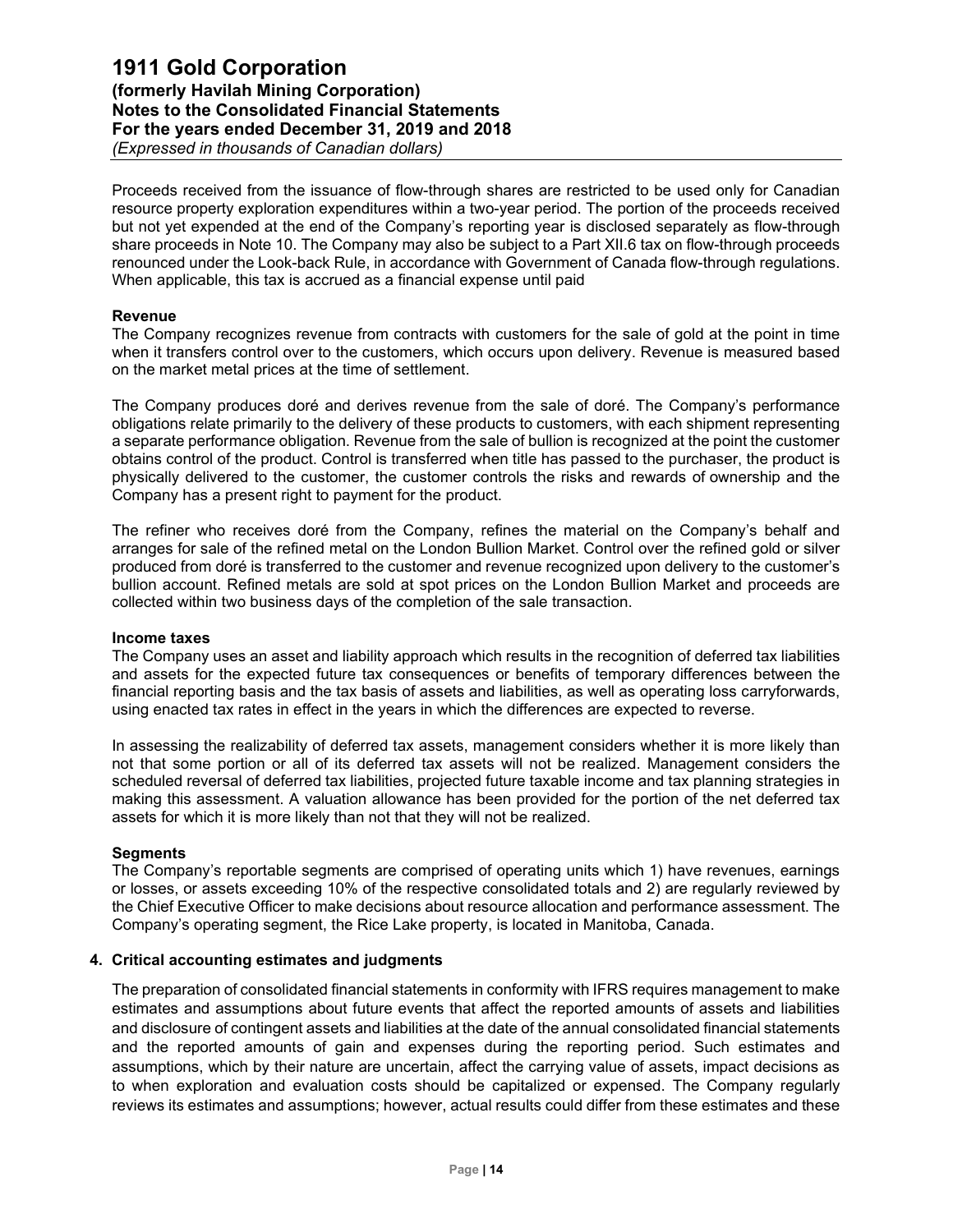differences could be material. Revisions to estimates and the resulting impacts on the carrying amounts of the Company's assets and liabilities are accounted for prospectively.

These estimates are as follows:

## **a) Impairment of mineral properties**

Acquisition costs for mineral properties are capitalized. The Company makes estimates and applies judgment about future events and circumstances in determining whether the carrying amount of a mineral property exceeds its recoverable amount. The recoverability of amounts shown as mineral properties is dependent upon the discovery of economically recoverable reserves, the Company's ability to obtain financing to develop the properties, and the ultimate realization of profits through future production or sale of the properties. Management reviews the carrying values of its mineral properties on an annual basis, or when an impairment indicator exists, to determine whether an impairment should be recognized. In making its assessment, management considers, among other things, exploration results to date and future exploration plans for a particular property. In addition, acquisition costs related to relinquished property rights are written off in the period of relinquishment. Capitalized acquisition costs in respect of the Company's mineral properties may not be recoverable and there is a risk that these costs may be written down in future periods.

## **b) Determining amount and timing of rehabilitation costs**

Management must determine if estimates of the future costs the Company will incur to complete the rehabilitation work is required to comply with existing laws, regulations and agreements in place at each exploration site. Actual costs incurred may differ from those amounts estimated. Future changes to environmental laws and regulations could increase the extent of rehabilitation work required by the Company. Management determined at the date of the statement of financial position that no material rehabilitation provisions were required under IAS 37, Provisions, Contingent Liabilities, and Contingent Assets.

#### **5. Short-term investments**

Short-term investments include GIC investments with original maturities of one year or less.

## **6. Inventories**

|                                 | December 31<br>2019 | December 31<br>2018 |
|---------------------------------|---------------------|---------------------|
|                                 |                     |                     |
| Production related inventories: |                     |                     |
| Supplies                        | 1,145               | 1,374               |
| In-process                      | 217                 | 1,566               |
| Doré finished goods             |                     | 110                 |
|                                 | 1,362               | 3,050               |

As at December 31, 2019 the in-process, and doré finished goods inventories included approximately \$47 (2018 - \$452) of capitalized non-cash depreciation and depletion costs.

The period-end market value of the Company's production-related inventories is determined in part by using the period-end prices of gold and is sensitive to this input. Due to higher production costs, the Company's application of its lower of average cost or net realizable value accounting policy historically resulted in writedowns of production inventories. Write-downs have resulted solely from the Company's application of its lower of average cost or net realizable value accounting policy.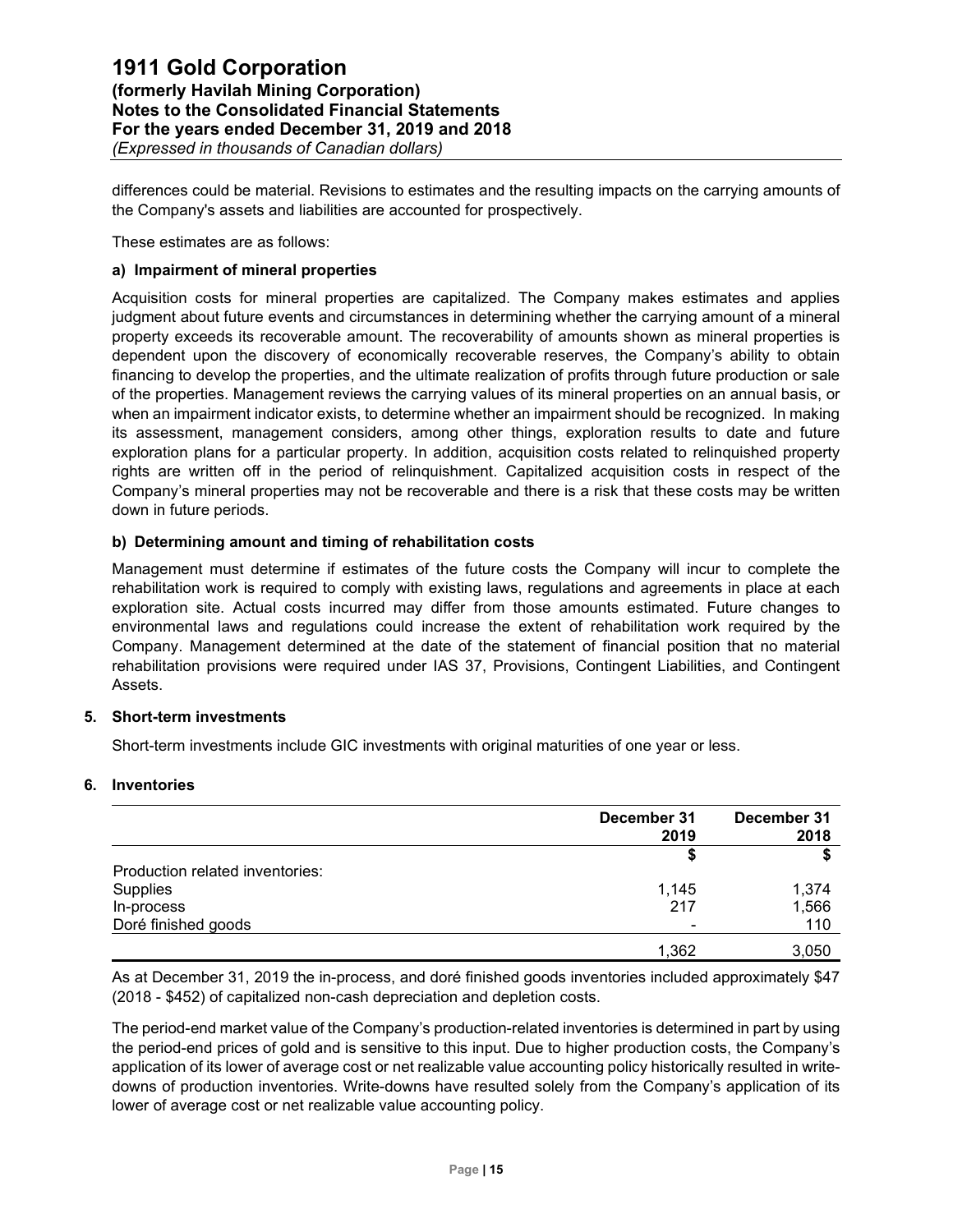The following table provides information about the Company's write-downs (in thousands, except per ounce amounts):

|                                                                      | December 31<br>2019 | December 31<br>2018 |
|----------------------------------------------------------------------|---------------------|---------------------|
| Type of previously incurred cost                                     |                     |                     |
| Cash production costs<br>Allocated depreciation and depletion        |                     | 3,653<br>372        |
| Write-down of production inventories                                 |                     | 4,025               |
| Prices used in write-down calculation<br>Price per gold ounce - US\$ | 1,523               | 1,282               |

#### **7. Mining properties, plant and equipment**

|                                               | <b>Note</b> | <b>Plant and</b><br>equipment | <b>Mineral</b><br>properties | <b>Total</b> |
|-----------------------------------------------|-------------|-------------------------------|------------------------------|--------------|
|                                               |             | S                             | \$                           | \$           |
| Cost                                          |             |                               |                              |              |
| Balance at December 31, 2017                  |             | 30,401                        | 62,922                       | 93,323       |
| Additions                                     |             | 359                           | 22                           | 381          |
| Transfer                                      |             |                               | (1,222)                      | (1,222)      |
| <b>Disposals</b>                              |             | (832)                         |                              | (832)        |
| Balance at December 31, 2018                  |             | 29,928                        | 61,722                       | 91,650       |
| Additions                                     |             | 494                           | 200                          | 694          |
| Disposals                                     |             | (1, 173)                      |                              | (1, 173)     |
| Balance at December 31, 2019                  |             | 29,249                        | 61,922                       | 91,171       |
| <b>Accumulated depreciation and depletion</b> |             |                               |                              |              |
| Balance at December 31, 2017                  |             | (16, 815)                     | (22, 114)                    | (38, 929)    |
| Additions                                     |             | (4,678)                       | (233)                        | (4, 911)     |
| <b>Disposals</b>                              |             | 254                           |                              | 254          |
| Transfer                                      |             |                               | 1,222                        | 1,222        |
| Impairment                                    |             |                               | (9,674)                      | (9,674)      |
| Balance at December 31, 2018                  |             | (21, 239)                     | (30, 799)                    | (52,038)     |
| Additions                                     |             | (3,389)                       |                              | (3,389)      |
| Disposals                                     |             | 1,159                         |                              | 1,159        |
| Balance at December 31, 2019                  |             | (23, 469)                     | (30, 799)                    | (54, 268)    |
| Net - December 31, 2018                       |             | 8,689                         | 30,923                       | 39,612       |
| Net - December 31, 2019                       |             | 5,780                         | 31,123                       | 36,903       |

Plant and equipment at December 31, 2019 includes \$nil (December 31, 2018 - \$142) of construction in progress. During the year ended December 31, 2018, the Company completed an evaluation of existing mine plans related to the True North underground mine as well as future development plans for the Company's properties. The Company determined that the existing mine plans would not be economic at the current commodity price levels and the net development costs (\$9,674) associated with these mine plans were written off during the year.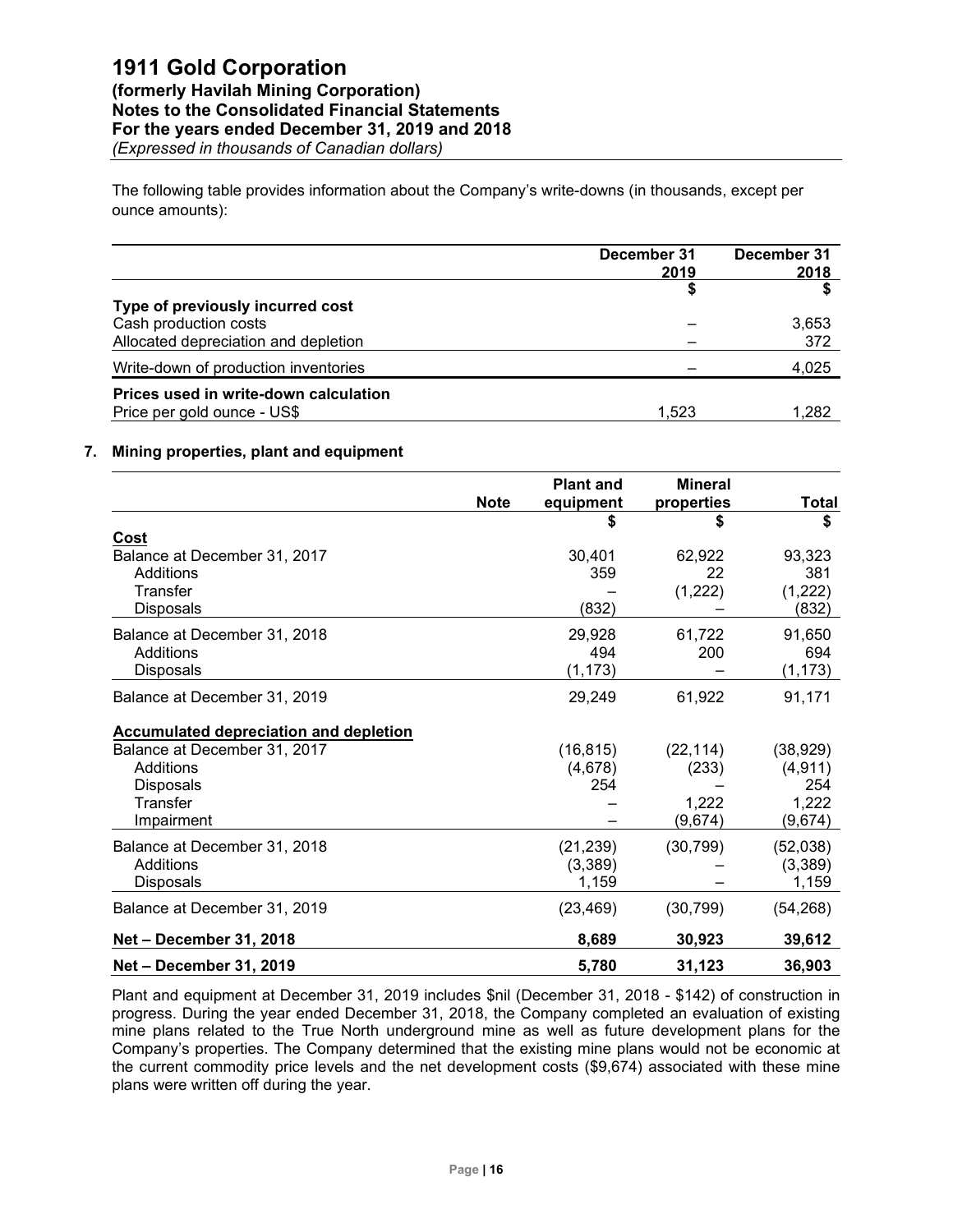As a result of the shutdown of mining operations and the focus on exploration activity for the foreseeable future, all the Company's mineral properties are considered to be in the exploration phase.

#### **Mineral property acquisitions**

On July 10, 2019, the Company completed the acquisition of the remaining 50% interest in the Tully mining claims and mining lease located in Timmins, Ontario from 55 North Mining Inc. ("55 North") for total consideration of \$200 cash. As a result of this acquisition, the Company is now the 100% direct owner of the Tully Property.

On July 17, 2019, the Company entered into an arms' length agreement to acquire three additional mineral claims, totaling approximately 230 hectares, on the Rice Lake belt in Manitoba, Canada. Under the terms of the purchase agreement the Company issued 150,000 shares for consideration of \$49.

#### **8. Accounts payable and accrued liabilities**

|                     | December 31 | December 31 |  |
|---------------------|-------------|-------------|--|
|                     | 2019        | 2018        |  |
|                     |             |             |  |
| Accounts payable    | 656         | 717         |  |
| Accrued liabilities | 413         | 317         |  |
|                     | 1,069       | 1.034       |  |

#### **9. Advances from Klondex**

As at December 31, 2019 and December 31, 2018, the Company had no outstanding debt.

## **Corporate Charges from Klondex**

Prior to the completion of the Amalgamation Agreement, the corporate activities for the Company were performed by Klondex. These activities were charged to 1911 Gold during that period and included in general and administrative expense.

## **Interest on Advances from Klondex Mines Ltd.**

Interest charges from Klondex to 1911 Gold are for previously advanced funds through various debt obligations existing prior to the Arrangement Agreement. Interest was charged at a rate per annum equal to the sum of LIBOR and 7.0% on the unpaid principal balance. All debt obligations arising from these advances were settled on completion of the Arrangement Agreement. The interest expense on advances from Klondex for the year ended December 31, 2019 was \$nil (2018 - \$4,368)

### **10. Flow-through share premium liability**

The flow-through share premium liability balance as at December 31, 2019 of \$739 (December 31, 2018 - \$12) arose in connection with the flow-through share offerings the Company completed on September 19, 2018 and March 18, 2019 (Note 13(b)). The reported amount is the unamortized balance of the premium received from issuing the flow-through shares. This balance does not represent a cash liability to the Company. The flow-through premium liability will be amortized to the statement of loss pro-rata with the amount of qualifying flow-through expenditures that are incurred by the Company. The Company is committed to incurring qualifying Canadian exploration expenses as defined under the Canadian Income Act ("Qualifying CEE") in the amount of \$725 with respect to the flow-through share financing completed on September 19, 2018, and \$4,000 with respect to the flow-through share financing completed on March 18, 2019. None of the Qualifying CEE will be available to the Company for future deduction from taxable income. As at December 31, 2019, the Company had incurred \$725 of the Qualifying CEE related to the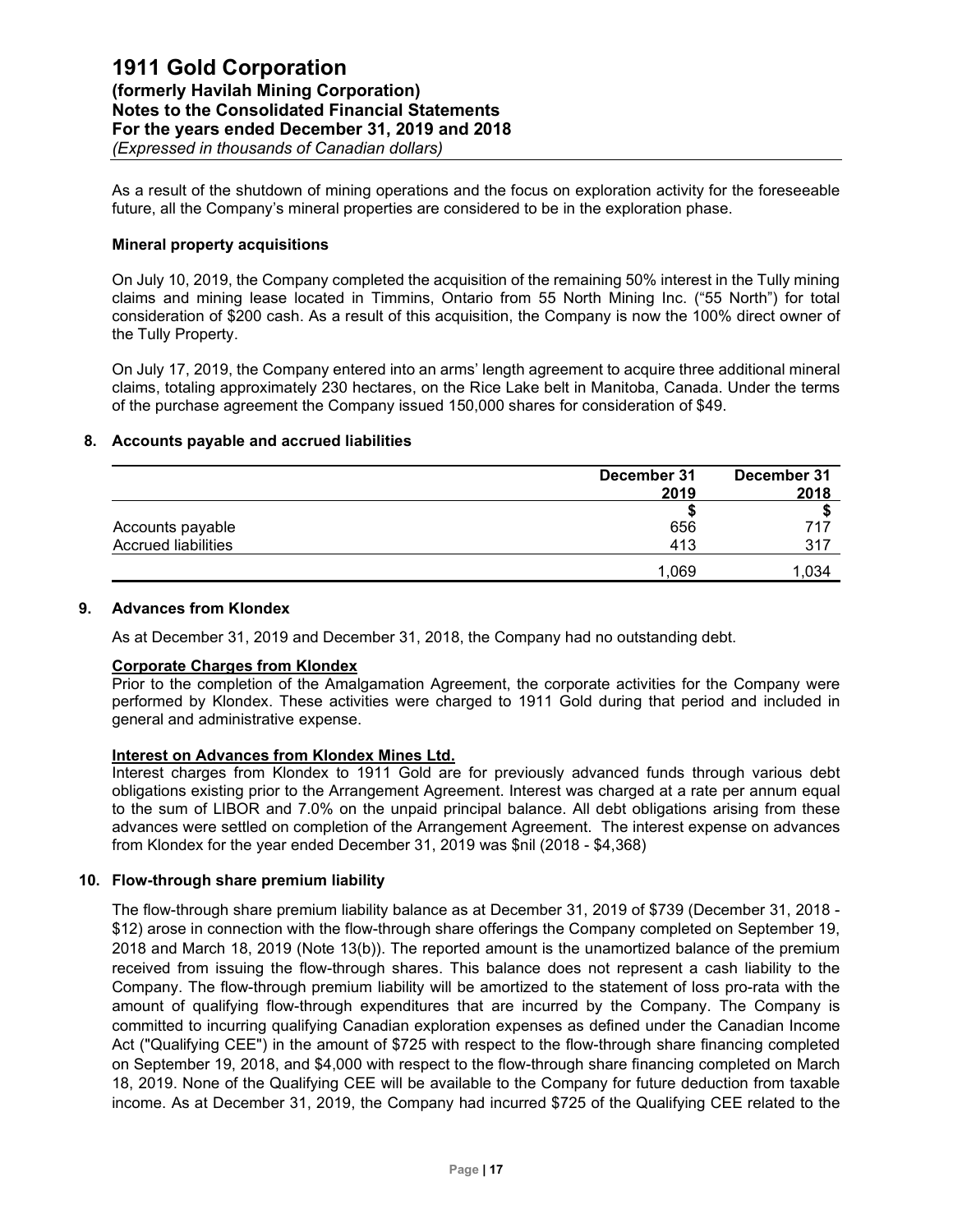September 19, 2018 private placement (2018 - \$556), and \$1,974 of the Qualifying CEE related to the March 18, 2019 private placement. Accordingly, the Company recognized a flow-through premium recovery of \$732 during the year ended December 31, 2019 from the qualifying CEE related to the September 19, 2018 and March 18, 2019 private placements (2018 - \$39). The remaining \$2,026 of Qualifying CEE must be incurred and renounced by December 31, 2020.

#### **11. Reclamation obligation**

The reclamation obligation is related to True North and is estimated based upon the present value of expected cash flows using estimates of inflation and a credit adjusted risk-free discount rate. The undiscounted amount of estimated cash flows required to settle the reclamation obligation was estimated at \$9,824 as at December 31, 2019 (December 31, 2018 – \$9,824).

The key assumptions on which the provision estimates were based for the years ended December 31, 2019 and 2018 are:

- Expected timing of the cash flows is expected to occur between 2039-2041 based on the estimated useful life of True North.
- The inflation rate used for the year ended December 31, 2019 is  $2.40\%$  (2018 2.40%).
- The discount rate used for the year ended December 31, 2019 is  $6.80\%$  (2018  $6.80\%$ ).

The following table provides a summary of changes in the reclamation obligation:

| Balance at December 31, 2017 | 2,306 |
|------------------------------|-------|
| Accretion expense            | 156   |
| Balance at December 31, 2018 | 2.462 |
| Accretion expense            | 168   |
| Balance at December 31, 2019 | 2.630 |

## **12. Share Capital**

**a) Authorized:** Unlimited common shares without par value.

#### **b) Shares issued**

#### **Acquisition of Klondex Mines Ltd.**

On March 16, 2018, Klondex Mines Ltd. ("Klondex") entered into an arrangement agreement (the "Arrangement Agreement") with Hecla Mining Company ("Hecla") and 1156291 B.C. Unlimited Liability Company, a wholly-owned subsidiary of Hecla. On July 20, 2018, the Arrangement Agreement was completed and 22,755,979 common shares were issued to Klondex shareholders as consideration for Klondex' Canadian operations, Klondex Canada Ltd. and Bison Gold Resources, Inc.

#### **Private Placements**

On July 20, 2018, as part of the Arrangement Agreement (Note 2), Hecla subscribed for 3,539,332 common shares of the Company, on a private placement basis at a price of \$2.61 per share for a gross purchase price of \$9,243 (US\$7,000).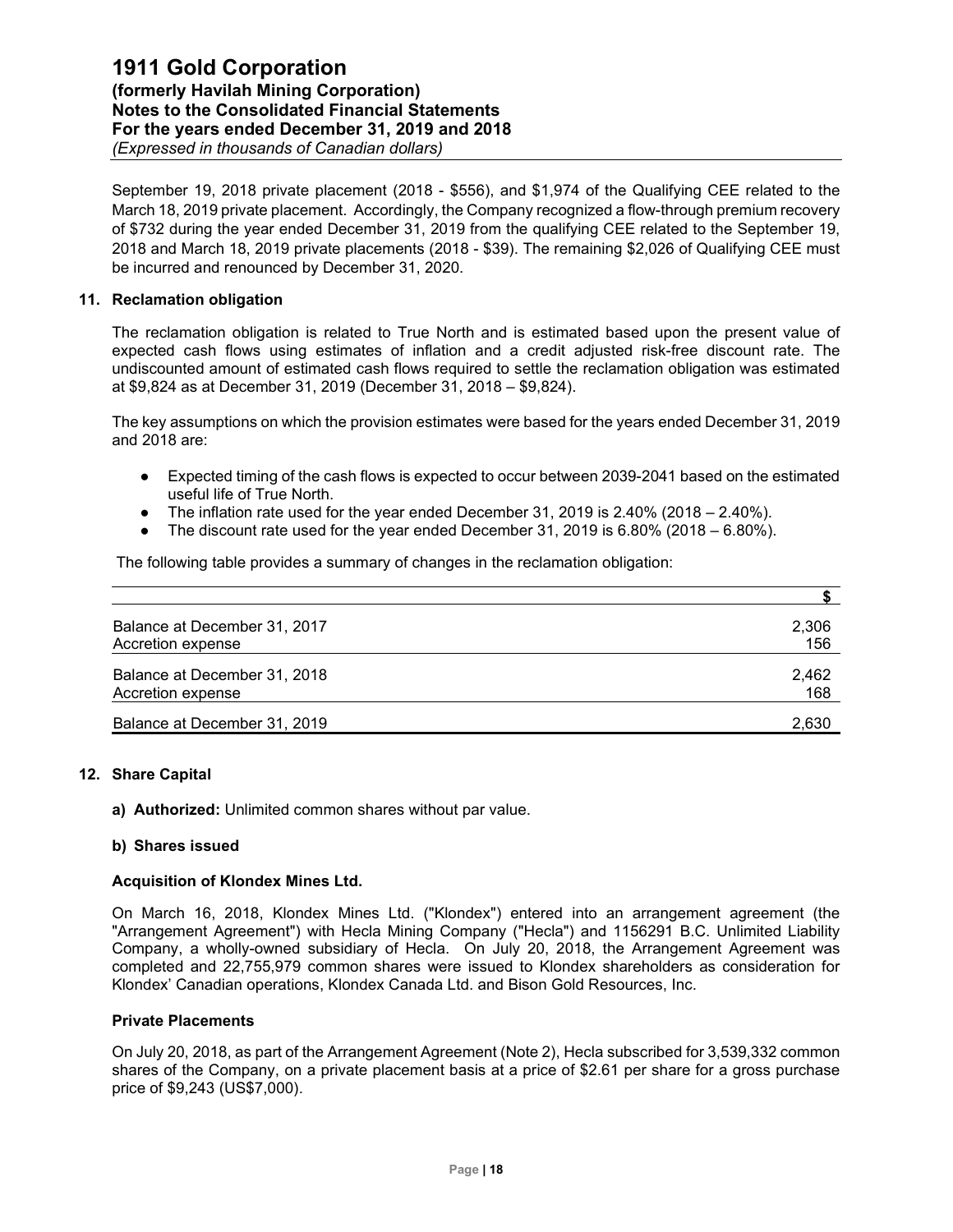On September 19, 2018, the Company issued 655,000 units ("Units") of the Company, with each Unit comprised of one common share of the Company ("Common Share") and one-half of one Common Share purchase warrant (each whole Common Share purchase warrant, a "Warrant"), at a price of \$0.36 per Unit, and 1,725,000 units ("FT Units") of the Company, with each FT Unit comprised of one Common Share issued on a flow-through basis (within the meaning of the Income Tax Act (Canada), as amended), and one-half of one Warrant, at a price of \$0.42 per FT Unit. Each Warrant will entitle the holder thereof to purchase one additional Common Share at a price of \$0.50 per Common Share for a period of 36 months following the closing of the Offering. The fair value of the flow-through shares was determined to be \$673 with the remaining \$51 being allocated to flow-through premium liability (Note 10). No value has been allocated to the warrants issued.

On January 10, 2019, the Company closed a private placement by issuing 385,000 Units at a price of \$0.285 per Unit for gross proceeds of \$110. Under the private placement, each Unit consists of one common share in the capital of the Company and one-half of one share purchase warrant (each whole warrant being a "Warrant" of the Company). Each whole Warrant will entitle the holder to purchase one share at an exercise price of \$0.50 per share until September 19, 2021. No value has been allocated to the warrants issued.

On March 18, 2019, the Company closed a private placement by issuing 8,333,333 flow-through common shares ("FT Shares") at a price of \$0.48 per FT Share for gross proceeds of \$4,000. The fair value of the flow-through shares was determined to be \$2,541 with the remaining \$1,459 being allocated to flow-through premium liability (Note 10).

On March 21, 2019, the Company closed a private placement by issuing 66,667 Units at a price of \$0.30 per Unit for gross proceeds of \$20. Under the private placement, each Unit consists of one common share in the capital of the Company and one-half of one share purchase warrant. Each whole Warrant will entitle the holder to purchase one share at an exercise price of \$0.50 per share until September 19, 2021. No value has been allocated to the warrants issued.

## **Debt settlement**

On April 17, 2019, the Company negotiated the settlement of \$34 related to historical accounts payable for a third-party consultant to Bison Gold Resources Inc. (a subsidiary of the Company) in consideration for the issuance of 100,000 common shares of the Company at a price of \$0.27 per common share. This resulted in a gain on debt settlement of \$7, which is included in other income (expense) on the consolidated statements of loss and comprehensive loss.

#### **Shares for Services**

On April 22, 2019, pursuant to an advisory agreement with Canaccord Genuity Corp, the Company issued 52,083 shares at a price of \$0.29 per share for \$25 in services rendered. This resulted in a gain on debt settlement of \$10, which is included in other income (expense) on the consolidated statements of loss and comprehensive loss.

#### **Shares issued for acquisition of Rice Lake Belt claims**

On July 17, 2019, the Company entered into an arm's length agreement to acquire three additional mineral claims, totaling approximately 230 hectares, on the Rice Lake belt in Manitoba, Canada. Under the terms of the purchase agreement the Company issued 150,000 shares for consideration of \$49, to the private owner of these claims.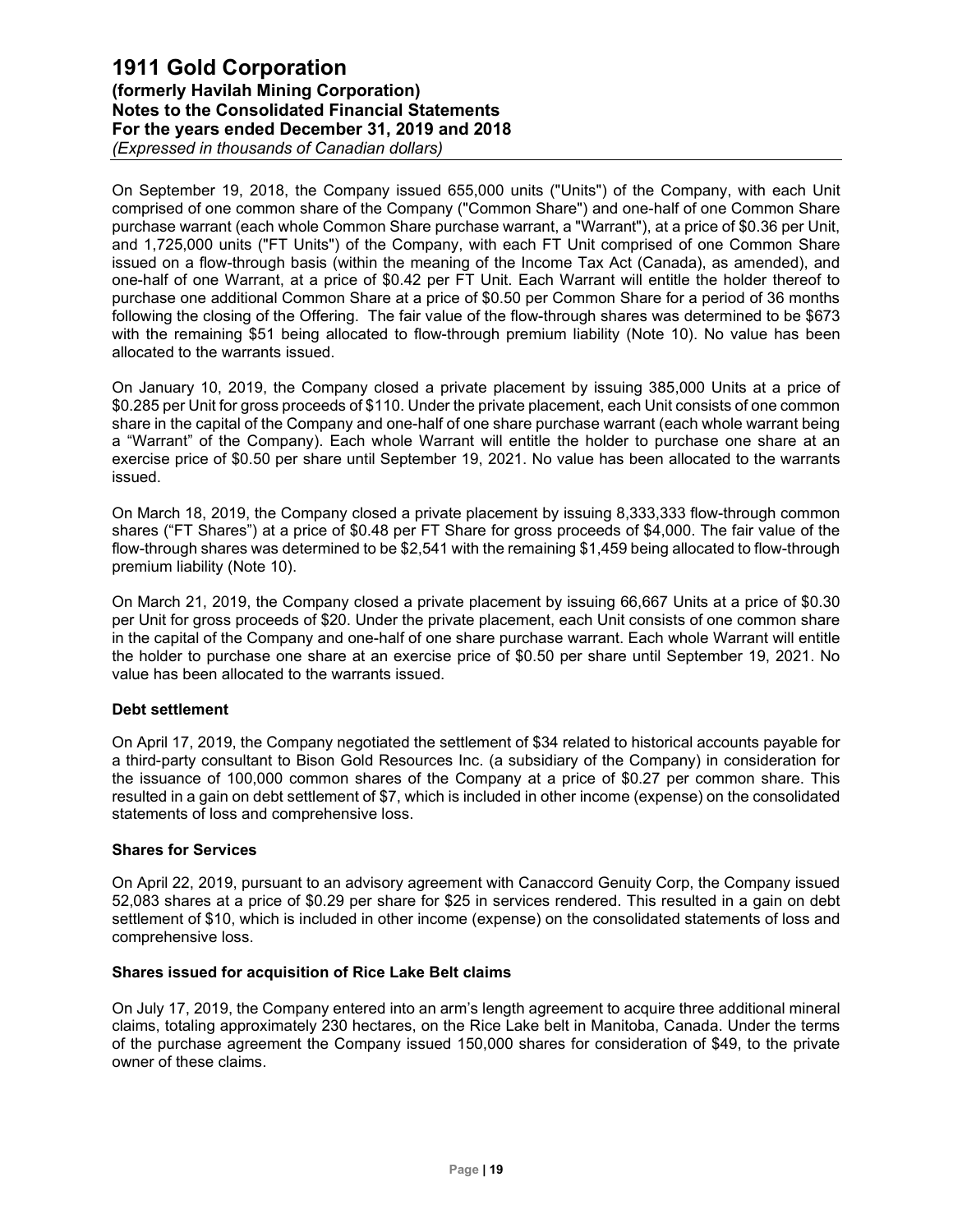### **Shares issued on exercise of RSUs**

On July 22, 2019 46,668 RSUs were exercised and on July 23, 2019, 166,667 RSUs were exercised. Each RSU was converted into one common share of the Company.

## **c) Options**

The Company has adopted a share option plan that allows for the issuance of up to 10% of the issued and outstanding shares as incentive share options to directors, officers, employees and consultants to the Company. Share options granted under the plan may be subject to vesting provisions as determined by the Board of Directors.

The options vest as to one-third immediately and one-third after the first and second anniversary of the date of grant.

The Company's share options outstanding as at December 31, 2019 and 2018 and the changes for the years then ended are as follows:

|                                        |               | Weighted       |
|----------------------------------------|---------------|----------------|
|                                        | <b>Number</b> | average        |
|                                        |               | exercise price |
|                                        |               |                |
| Balance as at December 31, 2017        |               |                |
| Granted - August 15, 2018              | 1,550,000     | 0.36           |
| Granted - November 26, 2018            | 175,000       | 0.31           |
|                                        |               |                |
| <b>Balance as at December 31, 2018</b> | 1,725,000     | 0.35           |
| Granted - January 15, 2019             | 400,000       | 0.31           |
| Granted - March 4, 2019                | 175,000       | 0.36           |
| Granted - September 27, 2019           | 470.000       | 0.30           |
| Granted - October 1, 2019              | 395,000       | 0.30           |
| Forfeited                              | (185,000)     | 0.36           |
| Balance as at December 31, 2019        | 2.980.000     | 0.33           |

The total share-based payment expense recorded during the year ended December 31, 2019 was \$154 (2018: \$335).

The following table summarizes information about the share options as at December 31, 2019:

| <b>Exercise price</b><br>per share of<br>options<br>outstanding | Number of<br>options<br>outstanding | Weighted<br>average<br>remaining life<br>(years) | Weighted<br>exercise price<br>of options<br>exercisable | Number of<br>options<br>exercisable | <b>Expiry date</b> |
|-----------------------------------------------------------------|-------------------------------------|--------------------------------------------------|---------------------------------------------------------|-------------------------------------|--------------------|
| \$0.36                                                          | 1,540,000                           | 3.62                                             | \$0.36                                                  | 1,540,000                           | August 15, 2023    |
| \$0.31                                                          | 175,000                             | 3.91                                             | \$0.31                                                  | 116,666                             | November 26, 2023  |
| \$0.31                                                          | 400,000                             | 4.04                                             | \$0.31                                                  | 66,667                              | January 15, 2024   |
| \$0.36                                                          | 175,000                             | 4.18                                             | \$0.36                                                  | 133,333                             | March 4, 2024      |
| \$0.30                                                          | 865,000                             | 4.75                                             | \$0.30                                                  | 288,333                             | September 27, 2024 |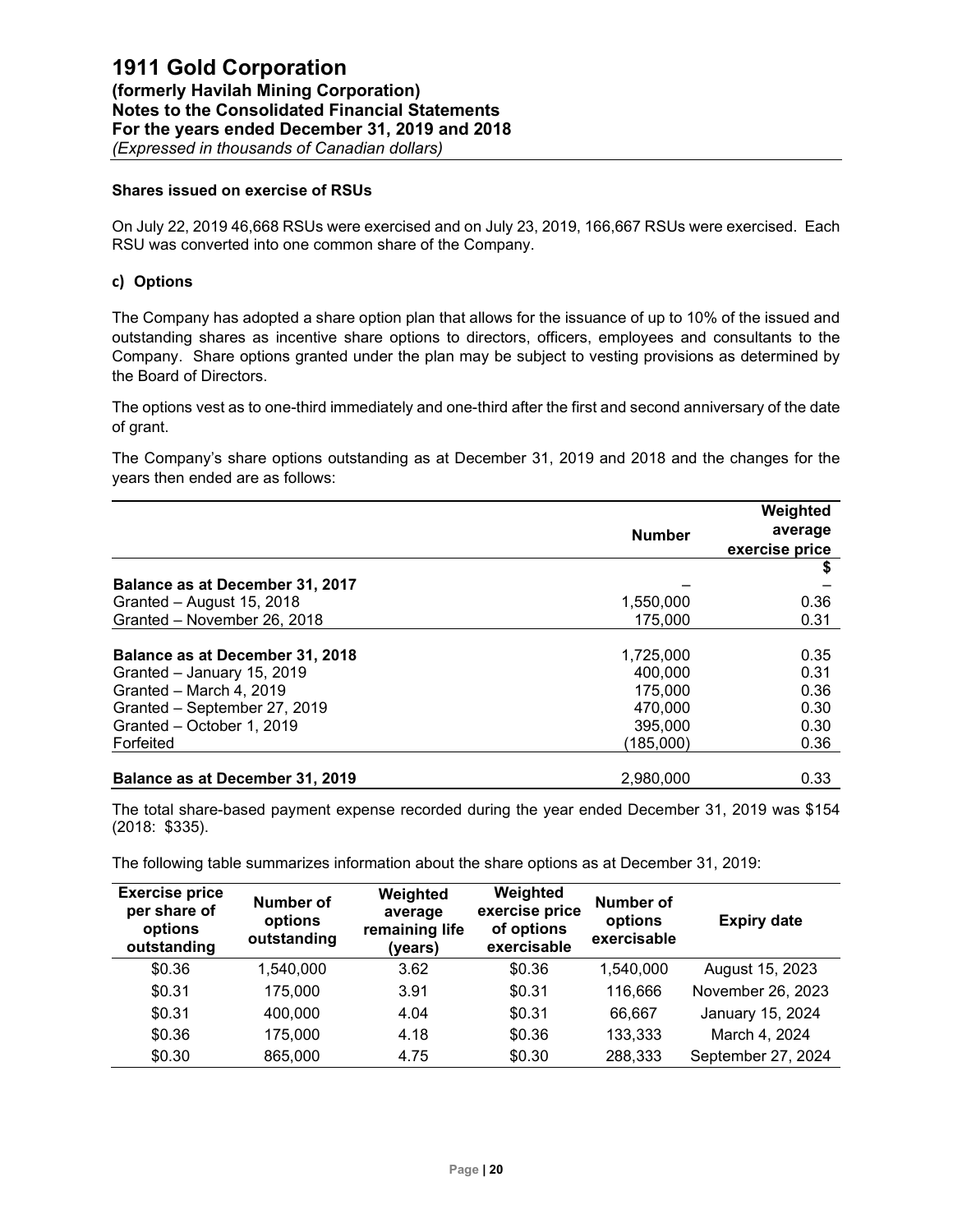The fair value of options recognized has been estimated using the Black-Scholes Pricing Model with the following assumptions on the grant date of the options:

| <b>Grant date</b>  | <b>Expected</b><br><b>Option life</b><br>(years) | <b>Risk free</b><br>interest rate | <b>Dividend</b><br>yield | <b>Expected</b><br>volatility $(1)$ | <b>Weighted average</b><br>fair value |
|--------------------|--------------------------------------------------|-----------------------------------|--------------------------|-------------------------------------|---------------------------------------|
| August 15, 2018    | 5.00                                             | 2.18%                             | nil                      | 80%                                 | \$0.21                                |
| November 26, 2018  | 5.00                                             | 2.27%                             | nil                      | 80%                                 | \$0.20                                |
| January 15, 2019   | 5.00                                             | 1.91%                             | nil                      | 80%                                 | \$0.18                                |
| March 4, 2019      | 5.00                                             | 1.80%                             | nil                      | 80%                                 | \$0.23                                |
| September 27, 2019 | 5.00                                             | 1.34%                             | nil                      | 80%                                 | \$0.18                                |
| October 1, 2019    | 5.00                                             | 1.34%                             | nil                      | 80%                                 | \$0.18                                |

**(1)** As the Company does not have sufficient history of past share prices, the expected volatility was calculated by taking the average volatility of similar junior resource companies.

## **d) Warrants**

The Company's warrants outstanding as at December 31, 2019 and December 31, 2018 and the changes for the years then ended are as follows:

|                                                             |               | Weighted       |
|-------------------------------------------------------------|---------------|----------------|
|                                                             |               | average        |
|                                                             | <b>Number</b> | exercise price |
|                                                             |               |                |
| Balance as at December 31, 2017                             |               |                |
| Transferred under the Arrangement Agreement - July 20, 2018 | 625,000       | 1.52           |
| Transferred under the Arrangement Agreement - July 20, 2018 | 625,000       | 4.24           |
| Issued - September 19, 2018                                 | 1,190,000     | 0.50           |
| Balance as at December 31, 2018                             | 2,440,000     | 1.72           |
| Issued - January 10, 2019                                   | 192,500       | 0.50           |
| Issued - March 21, 2019                                     | 33,333        | 0.50           |
|                                                             |               |                |
| Balance as at December 31, 2019                             | 2.665.833     | 1.62           |

The balance of warrants outstanding as at December 31, 2019 is as follows:

| <b>Expiry Date</b> | <b>Exercise</b><br>Price \$ | <b>Remaining Life</b><br>(Years) | <b>Warrants</b><br>Outstanding |
|--------------------|-----------------------------|----------------------------------|--------------------------------|
| February 11, 2029  | \$1.52                      | 9.12                             | 625,000                        |
| April 3, 2032      | \$4.24                      | 12.27                            | 625,000                        |
| September 19, 2021 | \$0.50                      | 1.72                             | 1.415.833                      |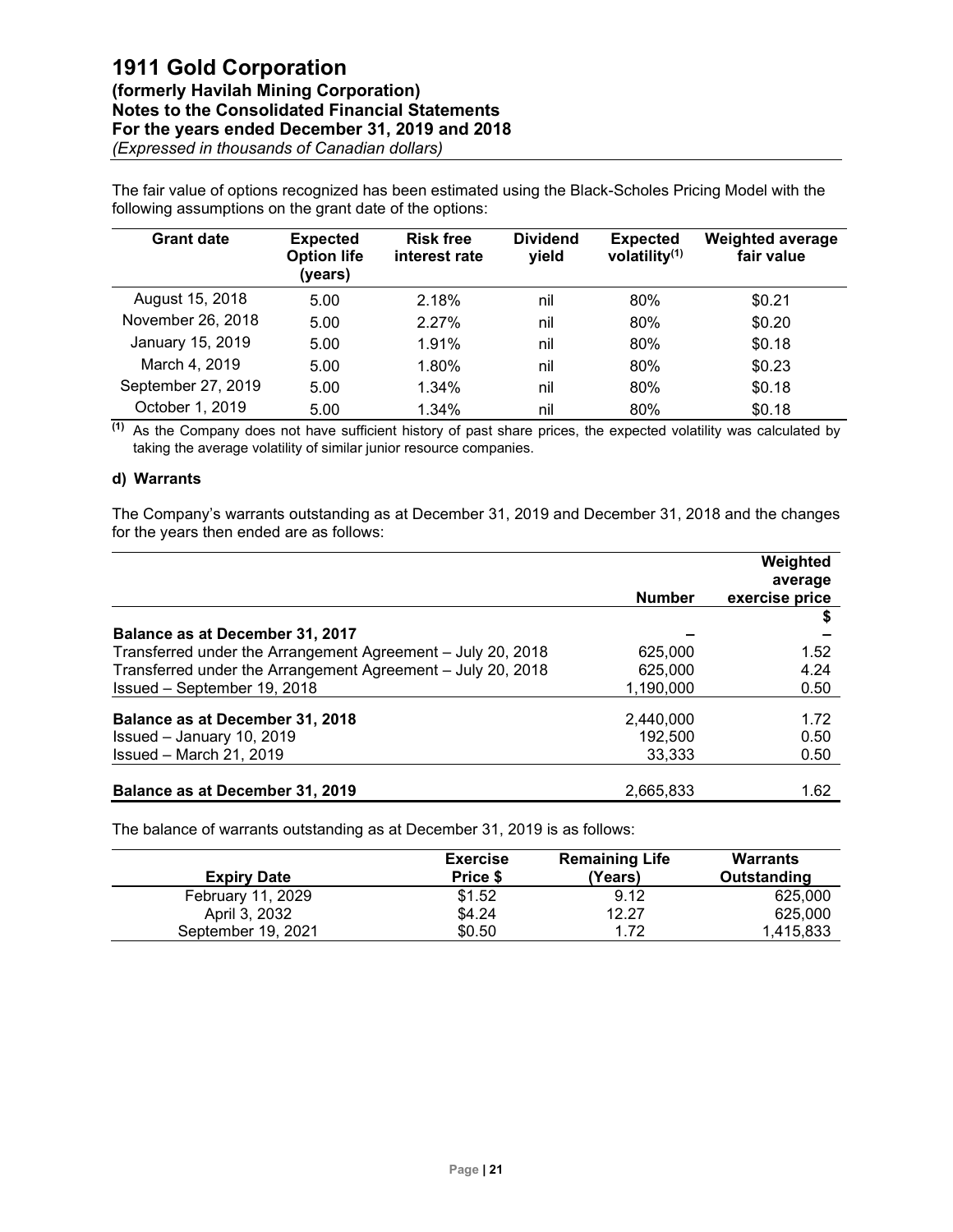### **e) Restricted share units ("RSU")**

The Company's RSUs outstanding as at December 31, 2019 and December 31, 2018 and the changes for the years then ended are as follows:

|                                          | <b>Number</b> |
|------------------------------------------|---------------|
|                                          |               |
| Balance as at December 31, 2018 and 2017 |               |
| Granted - January 14, 2019               | 500,000       |
| Granted - March 21, 2019                 | 140,000       |
| Exercised                                | (213, 335)    |
|                                          |               |
| Balance as at December 31, 2019          | 426.665       |

The RSUs vested one-third upon approval by the Company's shareholders of the RSU plan at the Annual General Meeting held on June 18, 2019 and one-third after the first and second anniversaries from their initial grant date. Each RSU is convertible into one common share of the Company.

The fair values of the 640,000 restricted share units granted during the year ended December 31, 2019 were between \$0.28 and \$0.31. The share-based payment from the vesting of the RSUs for the year ended December 31, 2019 was \$149 (2018: \$nil)

#### **13. Income taxes**

No tax expense or benefit was recorded for the years ended December 31, 2019 and 2018.

A reconciliation of the Company's effective tax rate with the statutory tax rate for the years ended December 31, 2019 and 2018 is as follows:

|                                                              | December 31,<br>2019 | December 31,<br>2018 |
|--------------------------------------------------------------|----------------------|----------------------|
|                                                              | S                    | S                    |
| Loss before tax                                              | (7, 835)<br>27%      | (33, 108)<br>27%     |
| Statutory tax rate<br>Income tax (benefit) at statutory rate | (2, 115)             | (8,939)              |
| Reconciling items:                                           |                      |                      |
| Share-based payments                                         | 81                   | 98                   |
| Deferred tax asset not recognised                            | 1,622                | 5,250                |
| Other                                                        | 415                  | 3,591                |
| Income tax expense                                           | 3                    |                      |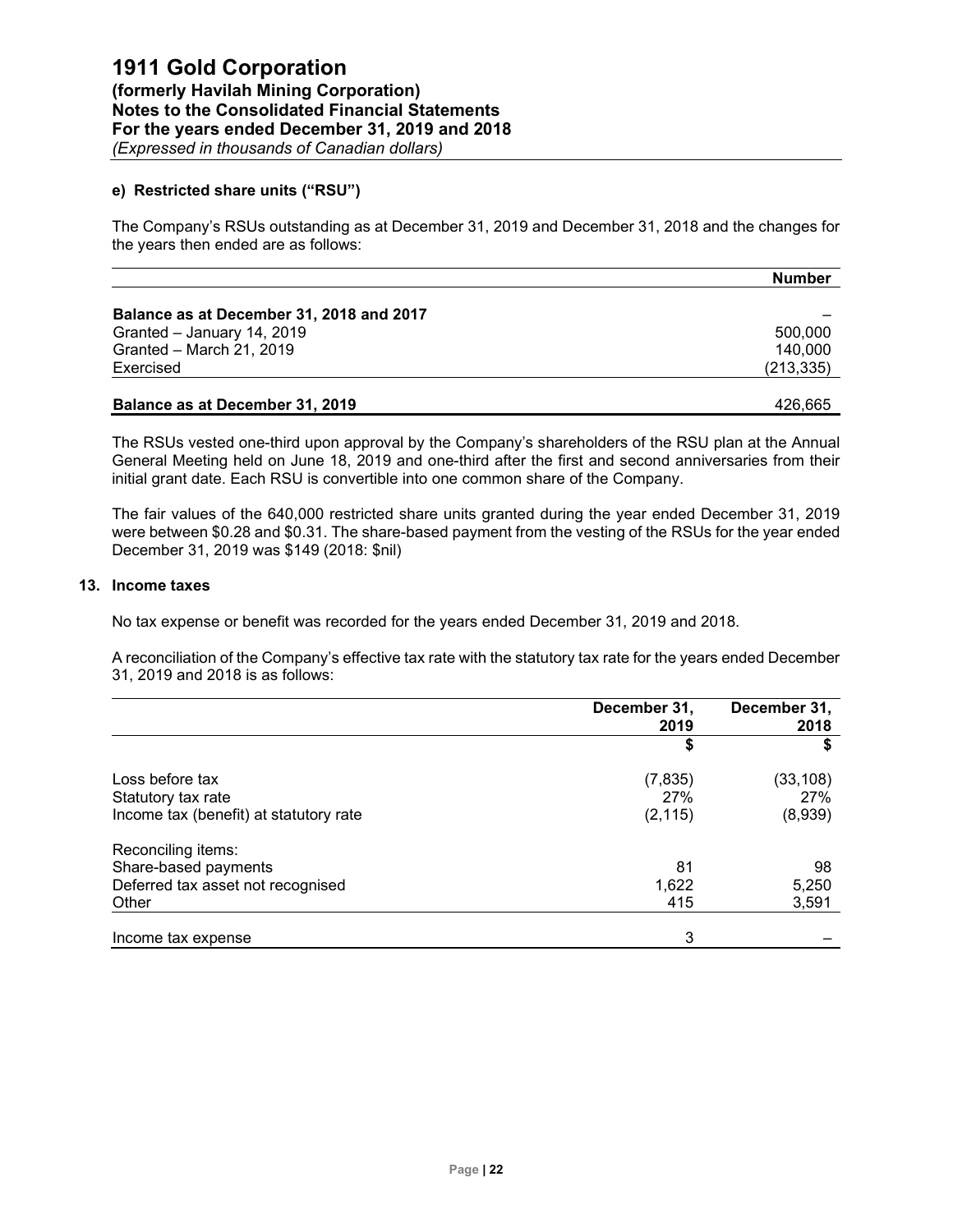At December 31, 2019 and 2018, deductible temporary differences for which no deferred tax assets are recognized are below:

|                                                           | December 31,<br>2019 | December 31,<br>2018 |
|-----------------------------------------------------------|----------------------|----------------------|
|                                                           |                      | œ                    |
| Net operating losses<br>Deductible temporary differences: | 94.340               | 82,307               |
| Mineral properties, plant and equipment                   | 157,537              | 163,752              |
| Asset retirement obligation                               | 2.740                | 2,462                |
| Provincial mining tax attributes                          | 84,030               | 78,153               |
| Total deductible differences                              | 338.646              | 326.674              |

As of December 31, 2019, the Company had net operating loss carryforwards of \$94,340 (December 31, 2018 - \$90,647) which expire between 2036 and 2039.

#### **14. Related party transactions**

#### **Key Management Compensation**

During the years ended December 31, 2019 and 2018, the Company incurred the following charges by directors and officers of the Company and by companies controlled by directors and officers of the Company. For part of the year ended December 31, 2018, the Company operated as a subsidiary of Klondex, therefore no compensation was paid to Directors or Officers during that time.

|                      | 2019  | 2018 |
|----------------------|-------|------|
|                      | Φ     |      |
| Salaries and wages   | 615   |      |
| Professional fees    | 21    | 10   |
| Directors' fees      | 177   | 94   |
| Management fees      | 13    | 280  |
| Share-based payments | 297   | 333  |
|                      | 1,123 |      |

All fees have been reported as general and administrative expenses, with the exception of \$79 of salaries and wages that was included in exploration expense (2018 - \$nil).

Key management includes directors and executive officers of the Company. Other than the amounts disclosed above, there was no other compensation paid or payable to key management for employee services for the reported periods.

#### **15. Financial Instruments and Capital Risk Management**

#### **Capital Risk Management**

The Company's objectives when managing capital are to safeguard the Company's ability to continue as a going concern so that it can provide returns for shareholders and benefits for other stakeholders, and to explore and develop assets with a view to building a diversified mineral resource company.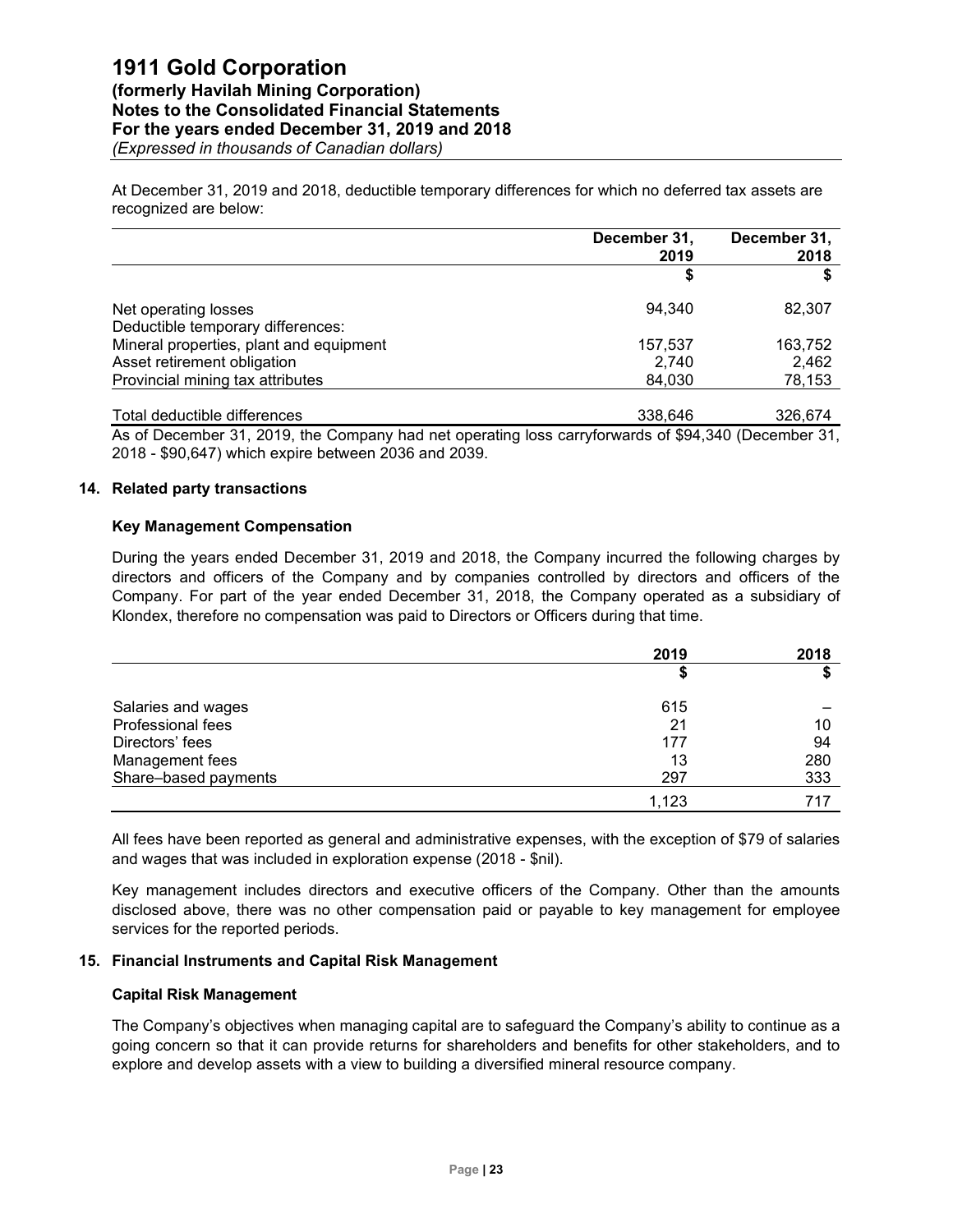The capital structure of the Company consists of equity attributable to common shareholders, comprised of issued capital and deficit.

The Company manages the capital structure and adjusts it based on changes in economic conditions and the risk characteristics of the mineral property assets. In order to maintain or adjust the capital structure, the Company may issue new shares through equity offerings or sell assets to fund activities. Management reviews its capital management approach on a regular basis. The Company is not subject to externally imposed capital requirements.

Management reviews its capital management policies on an ongoing basis. There were no changes in the Company's approach to capital management during the year ended December 31, 2019.

#### **Financial Instruments**

The Company's financial instruments consist of cash equivalents, deposits, accounts payable and accrued liabilities. These financial instruments are classified as financial assets and liabilities at amortized cost and are reported at amortized cost.

The Company's activities potentially expose it to a variety of financial risks, including liquidity risk, interest rate risk, foreign exchange currency risk, and commodity price risk.

#### *Liquidity Risk*

Liquidity risk is the risk that the Company will not be able to meet its financial obligations when they become due. As at December 31, 2019, the Company had working capital (current assets less current liabilities) of \$9,286. Management believes that the Company has sufficient financial resources to meet its obligations as they come due.

#### *Interest Rate Risk*

Interest rate risk is the risk that the fair value of future cash flows of a financial instrument will fluctuate due to changes in market interest rates. The Company has cash balances, interest-bearing bank accounts and no interest-bearing debt. The Company also invests excess cash in short term GIC's. Due to the short-term nature of these financial instruments, fluctuations in market rates do not have a significant impact on the estimated fair value as at December 31, 2019.

#### *Foreign Exchange Risk*

The Company's Canadian entities have a Canadian dollar functional currency. Foreign currency risk is the risk that future cash flows will fluctuate because of changes in foreign exchange rates. The Company's historical foreign currency gains and losses primarily relate to amounts on intercompany loan balances and US dollar transactions with vendors. Subsequent to the Arrangement Agreement the Company has had minimal US dollar transactions.

#### *Commodity Price Risk*

The Company is exposed to the risk of fluctuations in prevailing market commodity prices on the gold it produces. Prior to completion of the Arrangement Agreement, the Company's parent, Klondex, would mitigate price risk by entering into derivative financial instruments, such as fixed forward sales and collars. As of December 31, 2019, the Company itself had not entered into any agreements to mitigate its exposure to market price risk.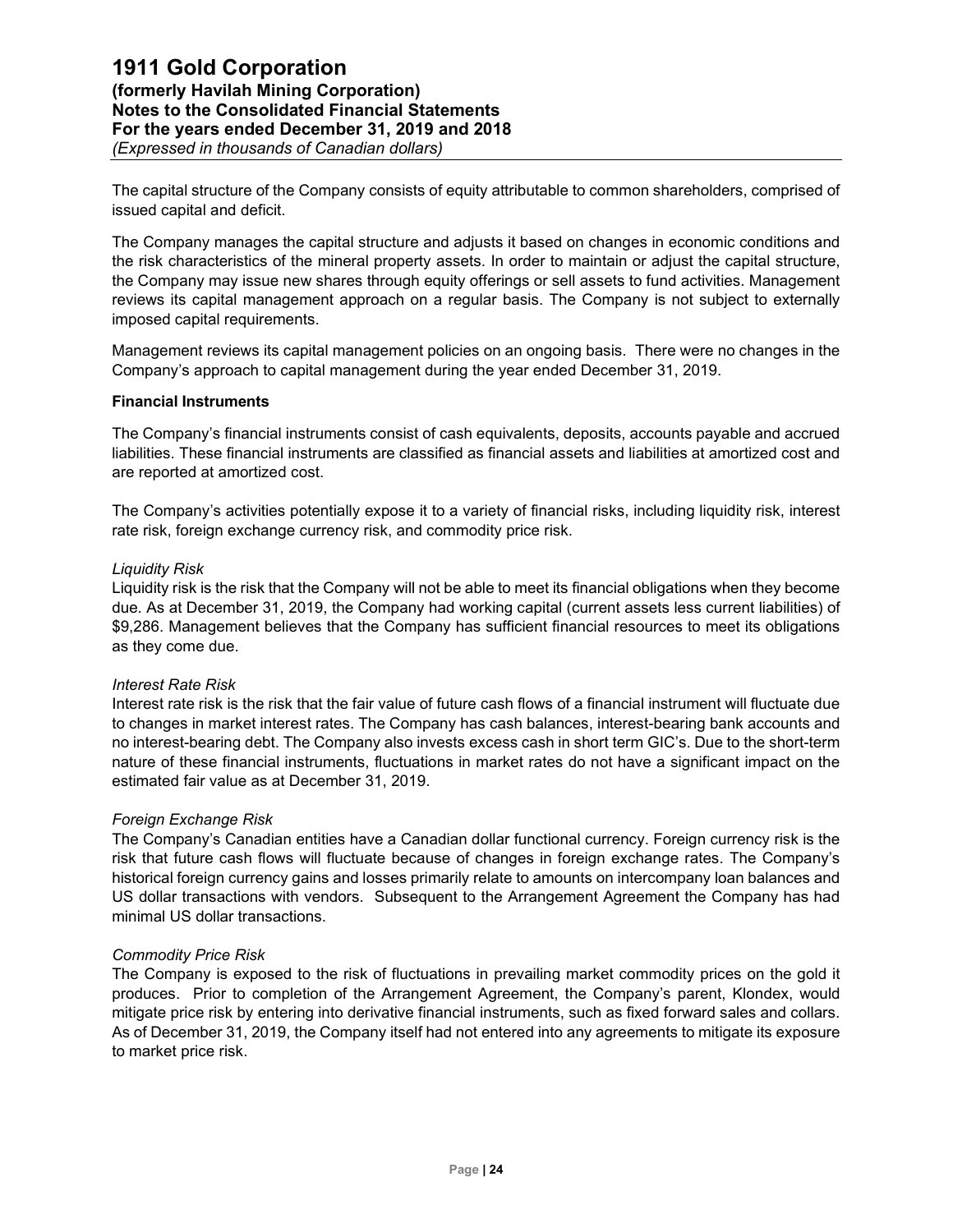#### **16. Supplemental Cash Flow Information**

Investing and financing activities that do not have a direct impact on the current cash flows are excluded from the cash flow statements. The following transactions were excluded from the statement of cash flows:

During the year ended December 31, 2019:

- The movement of \$76 in mineral property exploration expenditures in accounts payable and accrued liabilities; and
- The issuance of shares for debt and services in the amount of \$59.

During the year ended December 31, 2018:

- The issuance of 22,755,979 common shares valued at \$8,763 pursuant to the Klondex Arrangement Agreement (Note 12(b)).
- The movement of \$228 in mineral property exploration expenditures in accounts payable and accrued liabilities.

#### **17. Commitments and Contingencies**

Following completion of the plan of Arrangement Agreement involving Hecla and Klondex, the Company issued to Waterton Nevada Splitter, LLC ("Waterton") a warrant to acquire up to 625,000 common shares of the Company at an exercise price of \$4.24 per share and expiring April 3, 2032 (the "1911 Gold Replacement Warrant"). 1911 Gold Replacement Warrants were issued to Waterton along with a replacement warrant from Hecla (collectively the "Replacement Warrants") in accordance with the terms of the warrant certificate issued by Klondex to Waterton on October 3, 2016 (the "Original Warrant Certificate").

On September 11, 2018 Waterton filed a claim with the Ontario Superior Court of Justice alleging breach of contract against Hecla, Klondex Mines Unlimited Liability Company and the Company for failure to honour the terms of the Original Warrant Certificate and, or in the alternative, a declaration that the Replacement Warrants do not satisfy Hecla's obligations as successor-in-interest to Klondex's obligations under the Original Warrant Certificate and a new replacement warrant. Waterton claims, among other things, that the Replacement Warrants purport to apportion the value of the original Warrant Certificate between the Hecla and 1911 Gold warrants using the aggregate transaction value of the Arrangement (as determined unilaterally by Hecla), rather than protecting the economic value of the Original Warrant Certificate, and that with the Replacement Warrants, Hecla and 1911 Gold failed to protect the economic value of Waterton's Original Warrant immediately prior to the consummation of the Arrangement. Instead it is alleged that in breach of contractual obligations, Hecla and the Company made an arbitrary allocation in a manner convenient to them, without regard for the economic value of the Original Warrant. The Company, as a party to this claim, is working with counsel to evaluate the merits of the claim by Waterton and, at this time, cannot determine the possible outcome of this matter.

#### **18. Subsequent Events**

#### **Restricted Share Units**

On January 15, 2020, 166,667 RSU's were exercised and each RSU was converted to one common share of the Company.

#### **Novel Coronavirus**

The Company's business could be adversely affected by the effects of the recent outbreak of respiratory illness caused by the novel coronavirus ("COVID 19"). Since early March 2020, several significant